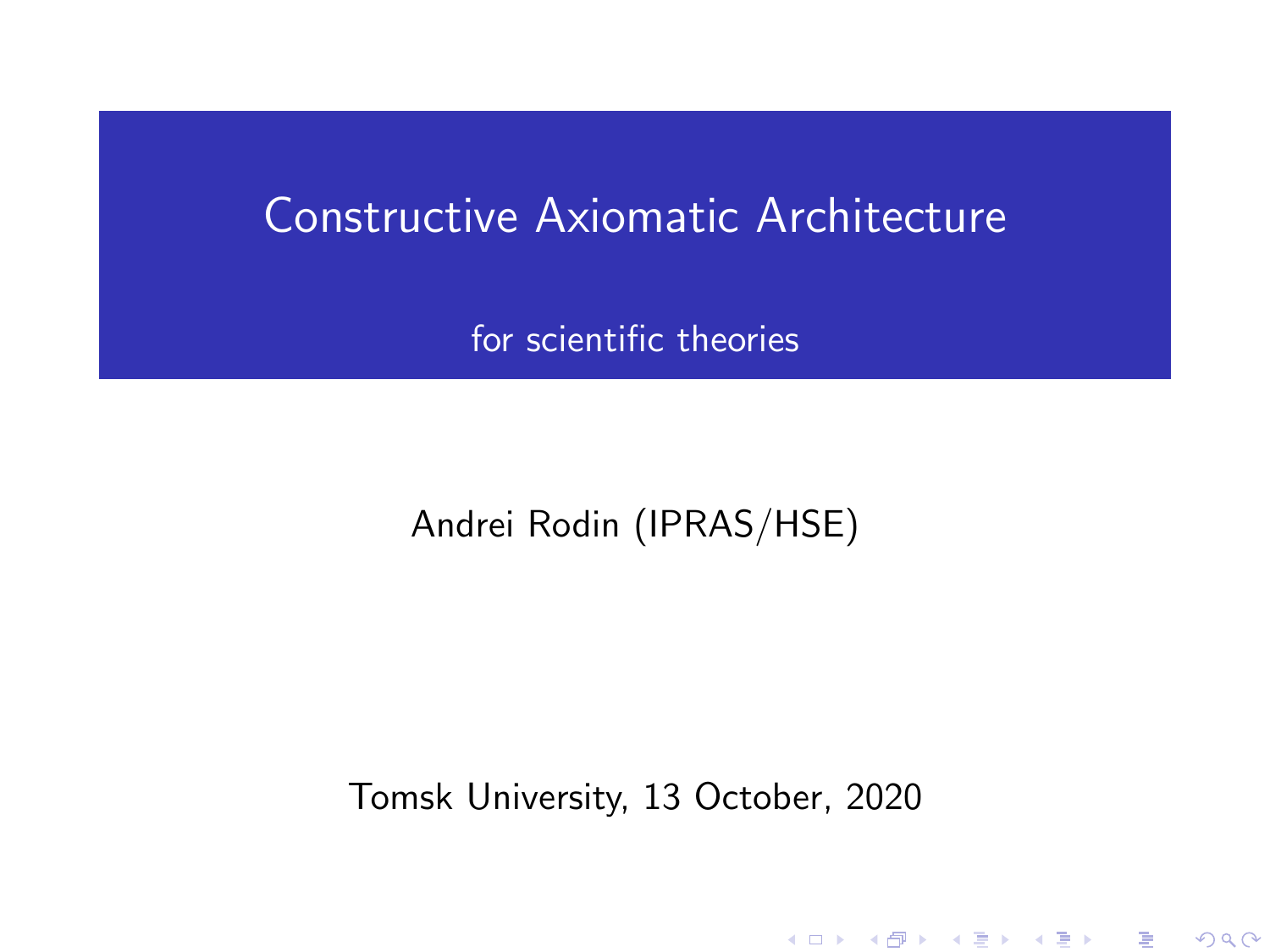<span id="page-1-0"></span>[What is \(Axiomatic\) Theory ?](#page-1-0) [Performance of the Received Conception](#page-10-0) [Constructive Axiomatic Architecture](#page-16-0)

#### [What is \(Axiomatic\) Theory ?](#page-1-0)

#### [Performance of the Received Conception](#page-10-0)

#### [Constructive Axiomatic Architecture](#page-16-0)

Andrei Rodin (IPRAS/HSE)

 $\leftarrow \Box \rightarrow \neg \leftarrow \Box \rightarrow$ 

 $2Q$ 

€

扂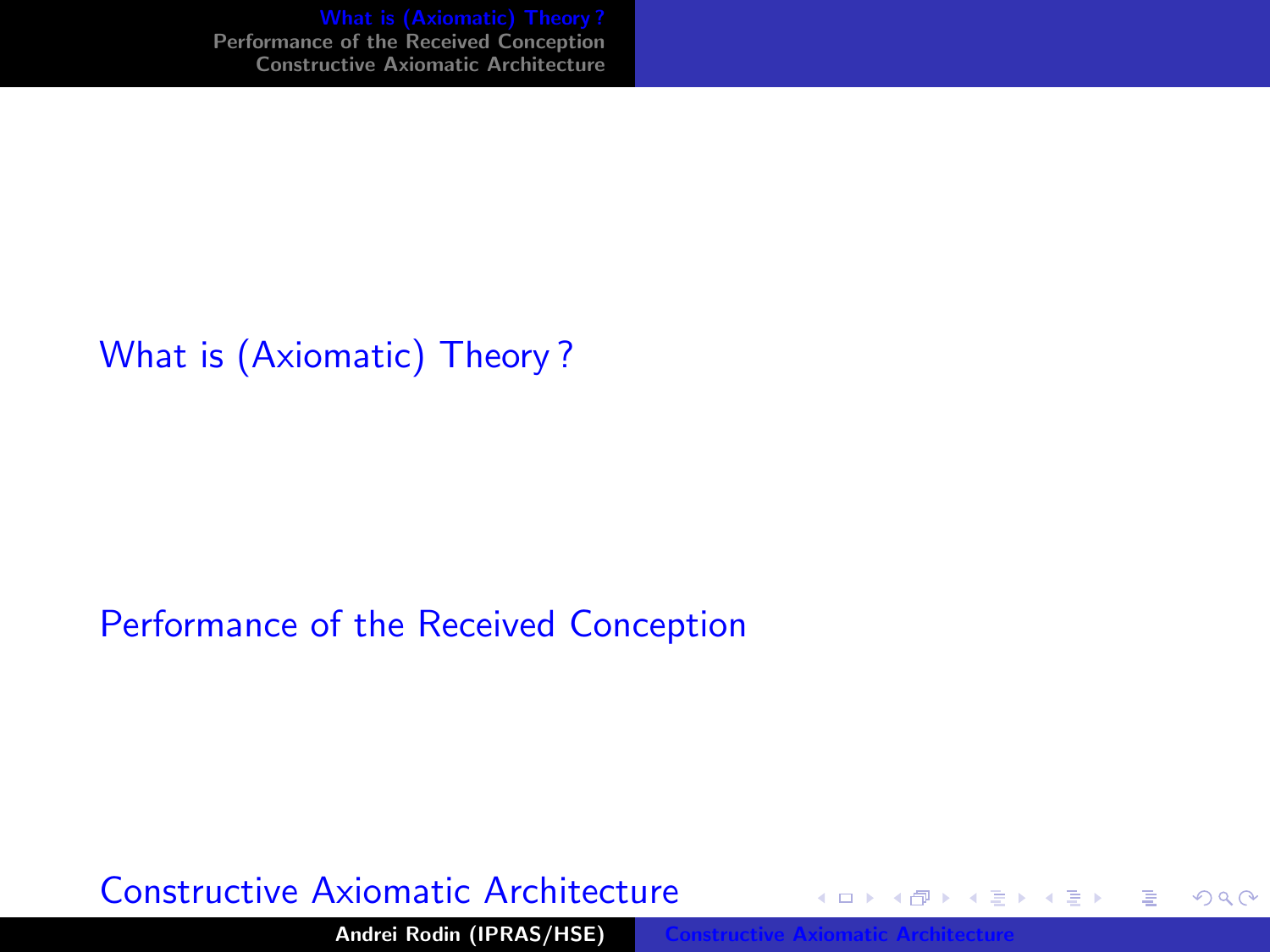## The Received Conception

A theory is a set of symbolic formulas representing sentences (propositions) related by the relation of logical consequence.

An axiomatic theory is a theory that is generated by a finite set of sentences called axioms (and possibly also a set of axiom schemes) via truth-preserving logical inferences (syntactically represented as syntactic operations on formulas that allow one to built new formulas from some given formulas).

Motivation : The "core" of a theory is concentrated in a short list of "fundamental truths" ; all other theoretical truths are logical consequences of these basic truths.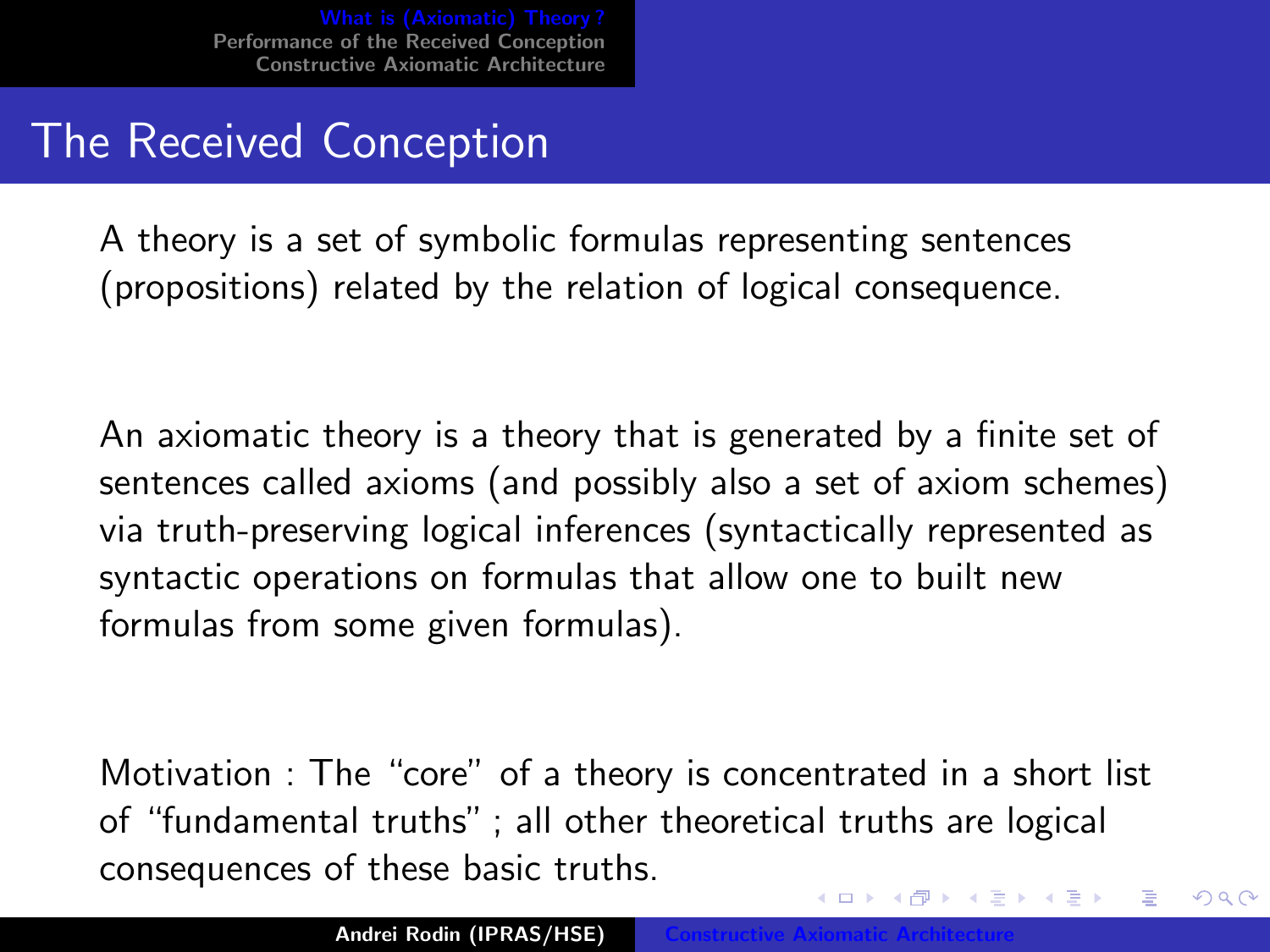# Logical Consequence (after Tarski 1936)

A is a logical consequence of  $B_1, \ldots, B_1$ , in symbols

 $B_1, \ldots, B_1 \models A$ 

just in case in all interpretations (models) where  $B_1, \ldots, B_1$  is true A is true.

Motivation : The relation of logical consequence is objective in the sense that it holds or doesn't hold whether or not one infers A from  $B_1, \ldots, B_1$ .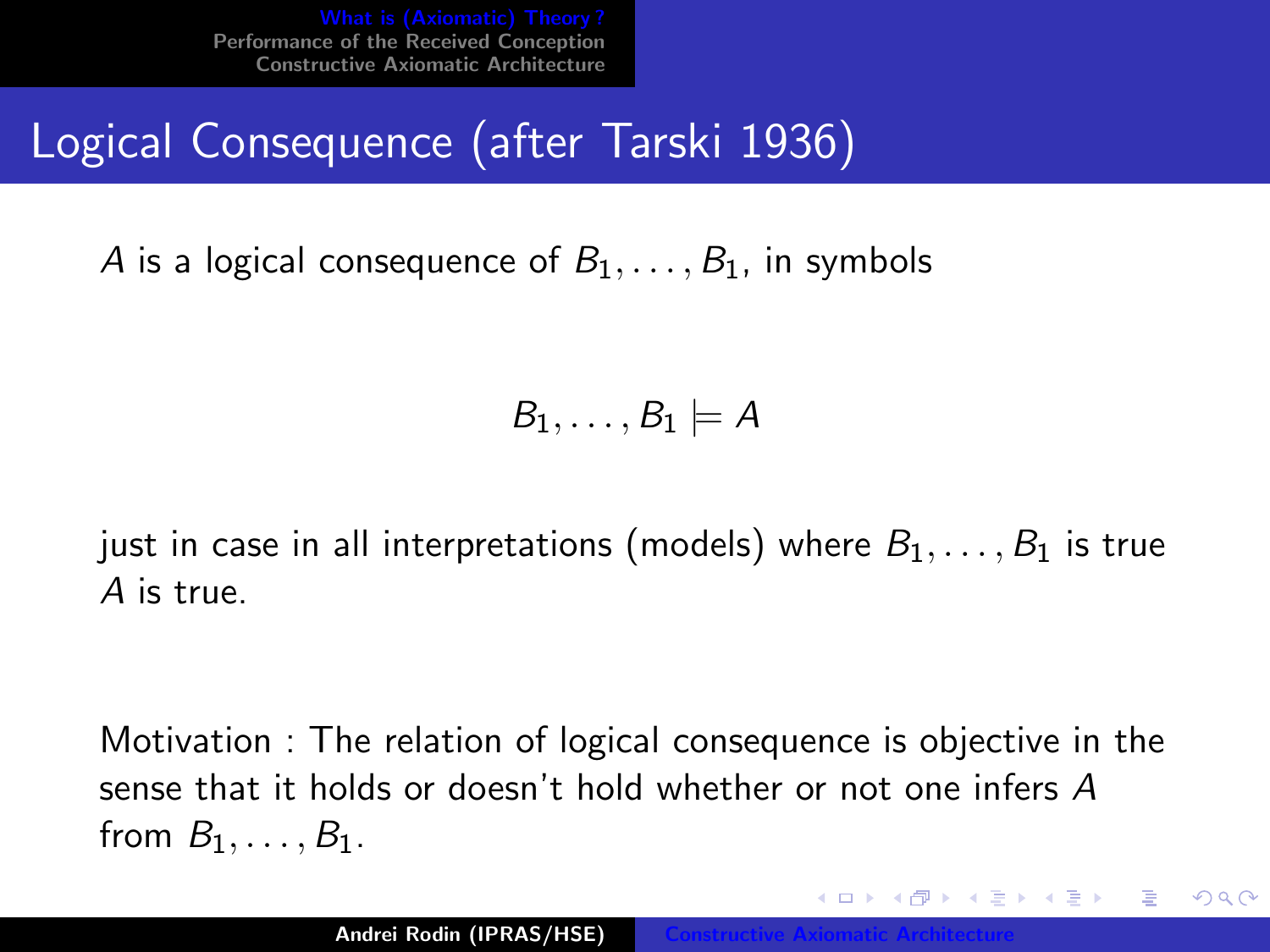# Soundness and (semantic) Completeness

If A is syntactically derivable from  $B_1, \ldots, B_1$ , in symbols,

$$
B_1,\ldots,B_1\vdash A
$$

then

.

$$
\mathit{B}_1,\ldots,\mathit{B}_1\models\mathit{A}
$$

Soundness is a sine quae non property of formal logical calculus : if a calculus is not sound then its derivations fail to represent logical inferences.

Semantic Completeness : the converse (every logical consequence is syntacticly represented by an inference)

 $\Omega$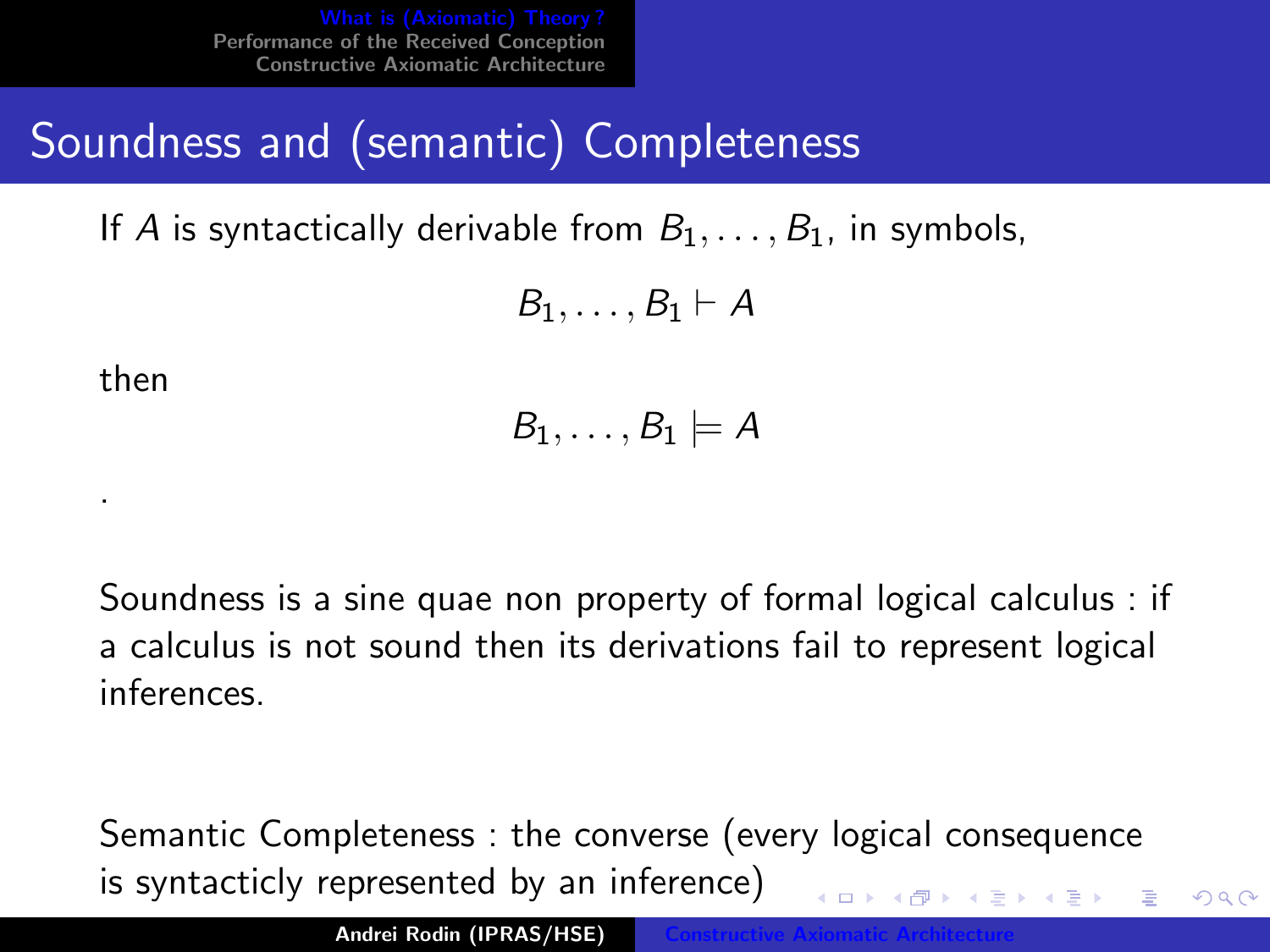#### Proofs

Proofs of theorems are logical inferences from the axioms. Studying syntactic derivations in an axiomatic theory (by external mathematical means) one is doing Proof-theory.

 $4.17 \times$ 

A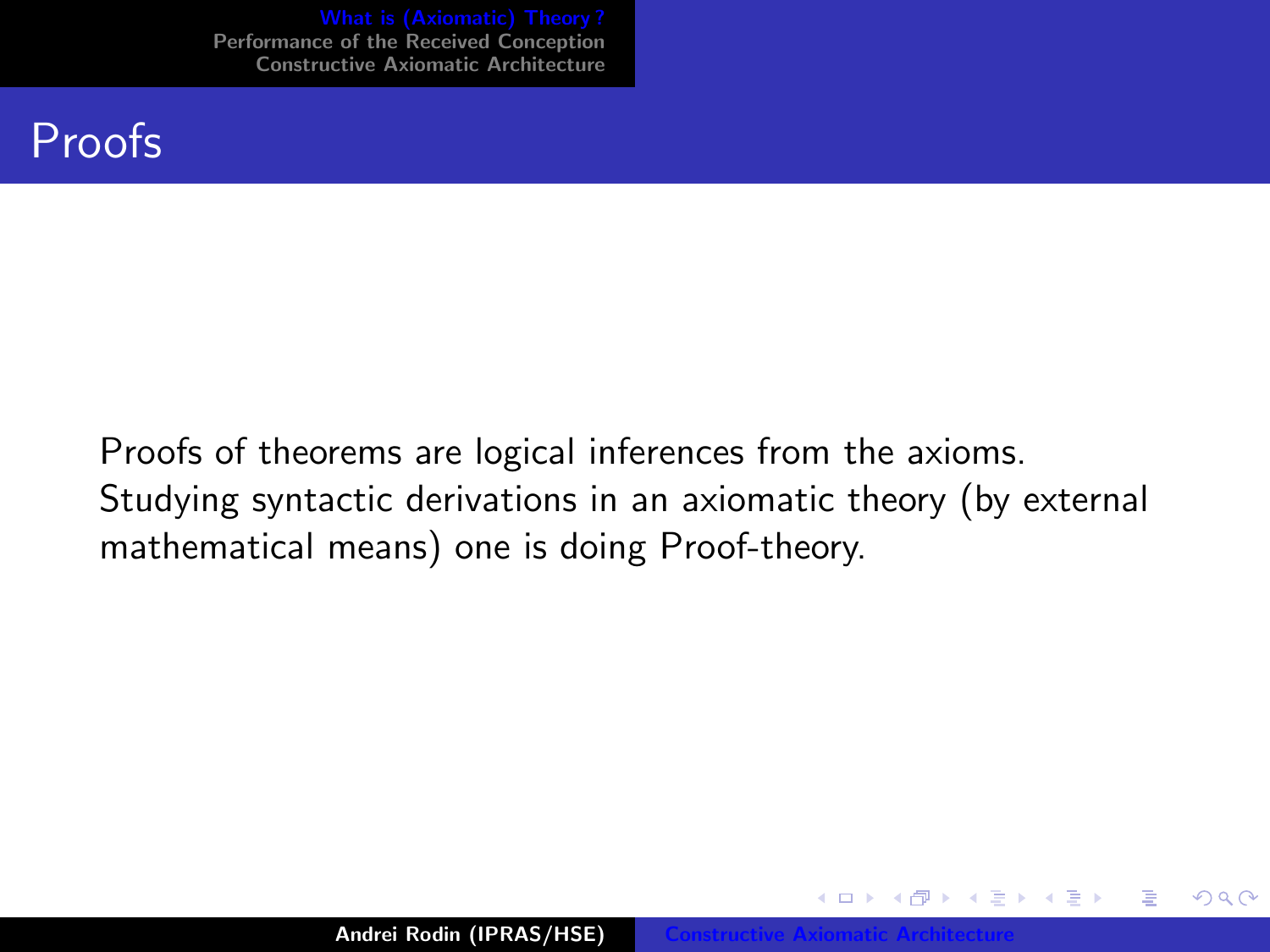[What is \(Axiomatic\) Theory ?](#page-1-0) [Performance of the Received Conception](#page-10-0) [Constructive Axiomatic Architecture](#page-16-0)

## Historical Origins of the Received Conception

▶ D. Hilbert : Gundlagen der Geometrie 1899

Andrei Rodin (IPRAS/HSE)

4 0 8 → 母 →  $2Q$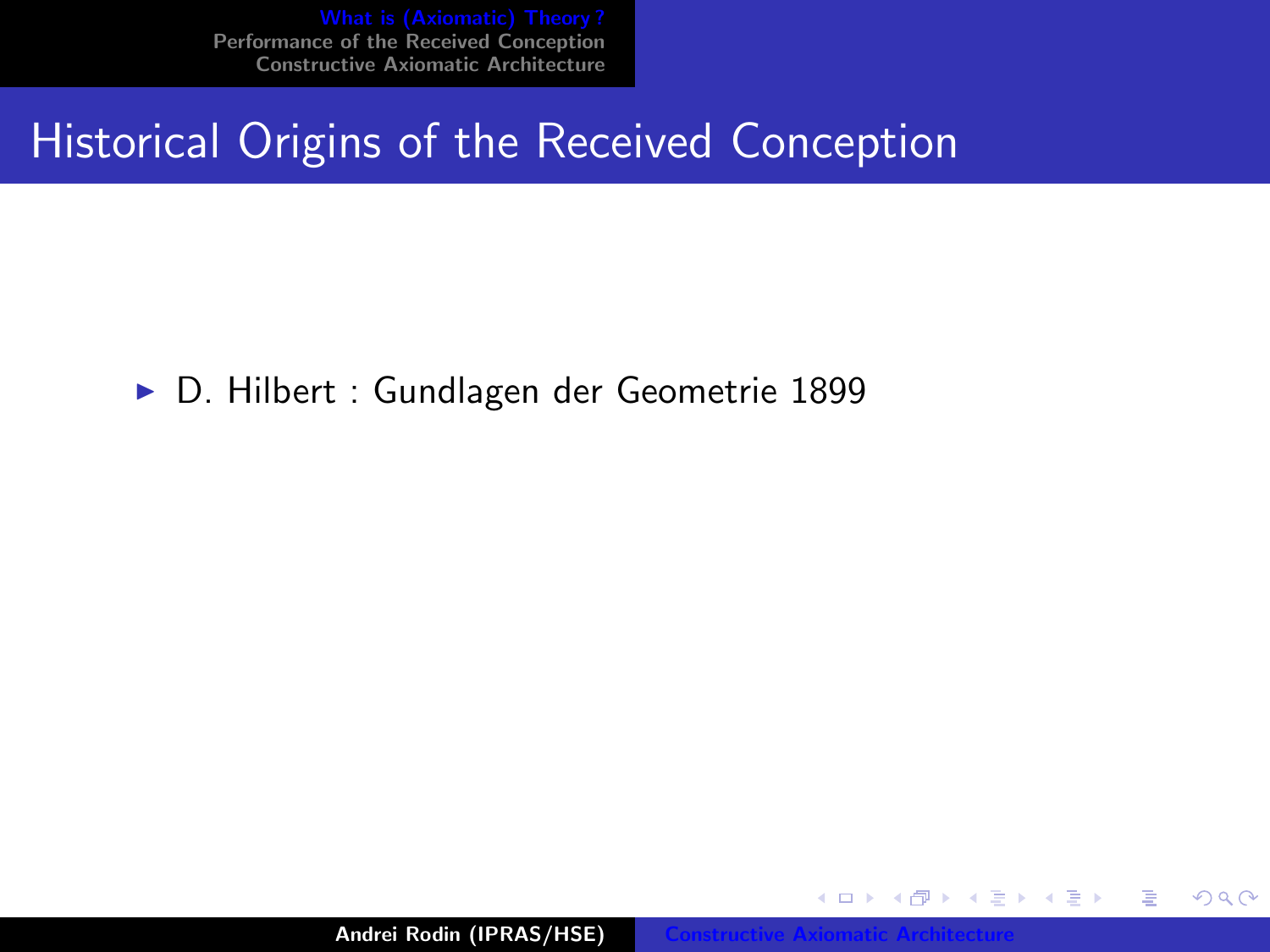## Historical Origins of the Received Conception

- ► D. Hilbert : Gundlagen der Geometrie 1899
- ▶ D. Hilbert and P. Bernays : Hilbert Program (Grundlagen der Mathematik 1934-38)

 $4.17 \times$ 

 $\leftarrow$   $\leftarrow$   $\leftarrow$ 

つくい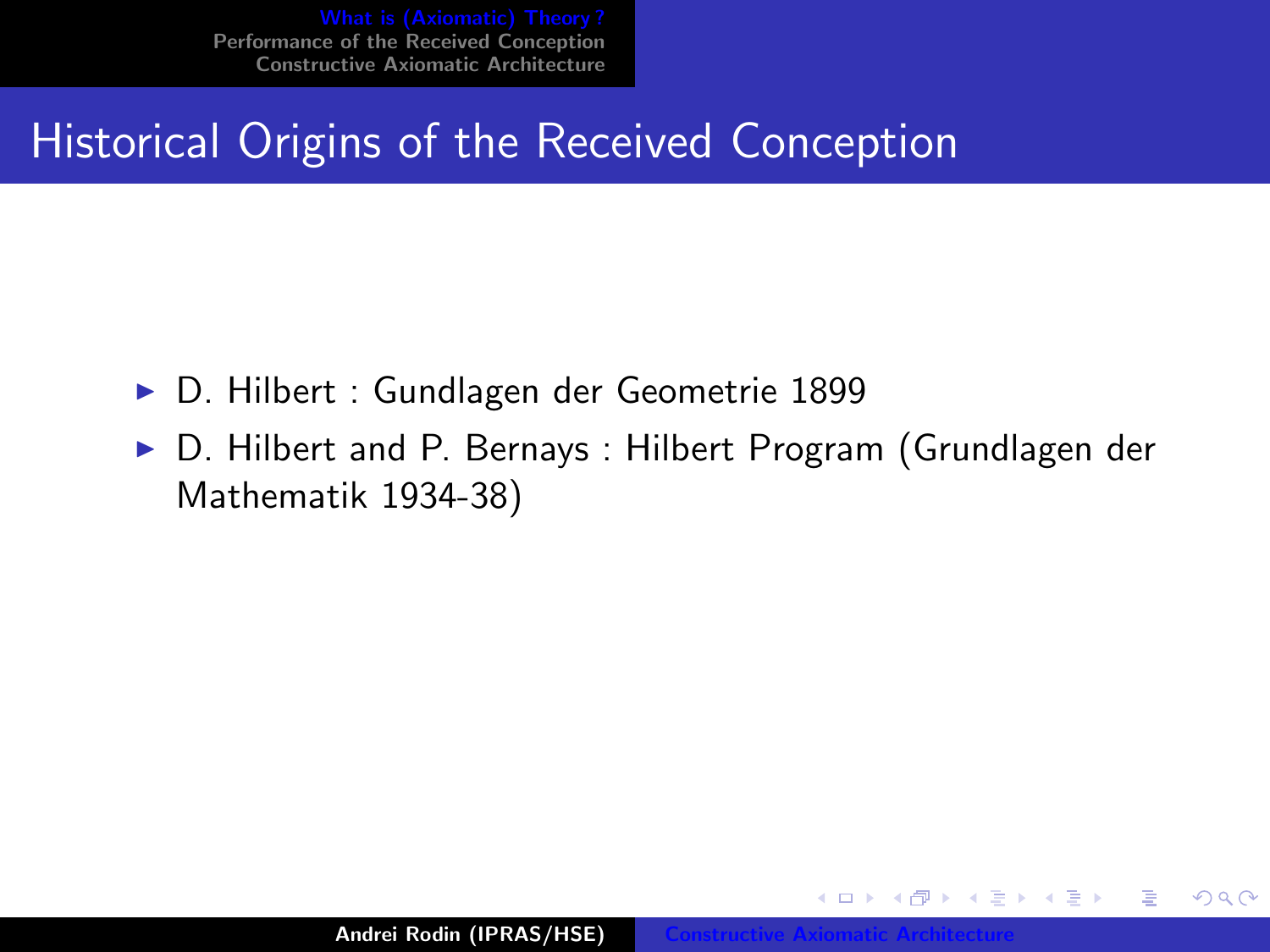## Historical Origins of the Received Conception

- ► D. Hilbert : Gundlagen der Geometrie 1899
- ▶ D. Hilbert and P. Bernays : Hilbert Program (Grundlagen der Mathematik 1934-38)
- $\triangleright$  A. Tarski : Intro to the Logic and the Methodology of Deductive Sciences (1933 Polish, 1937 German, 1941- English)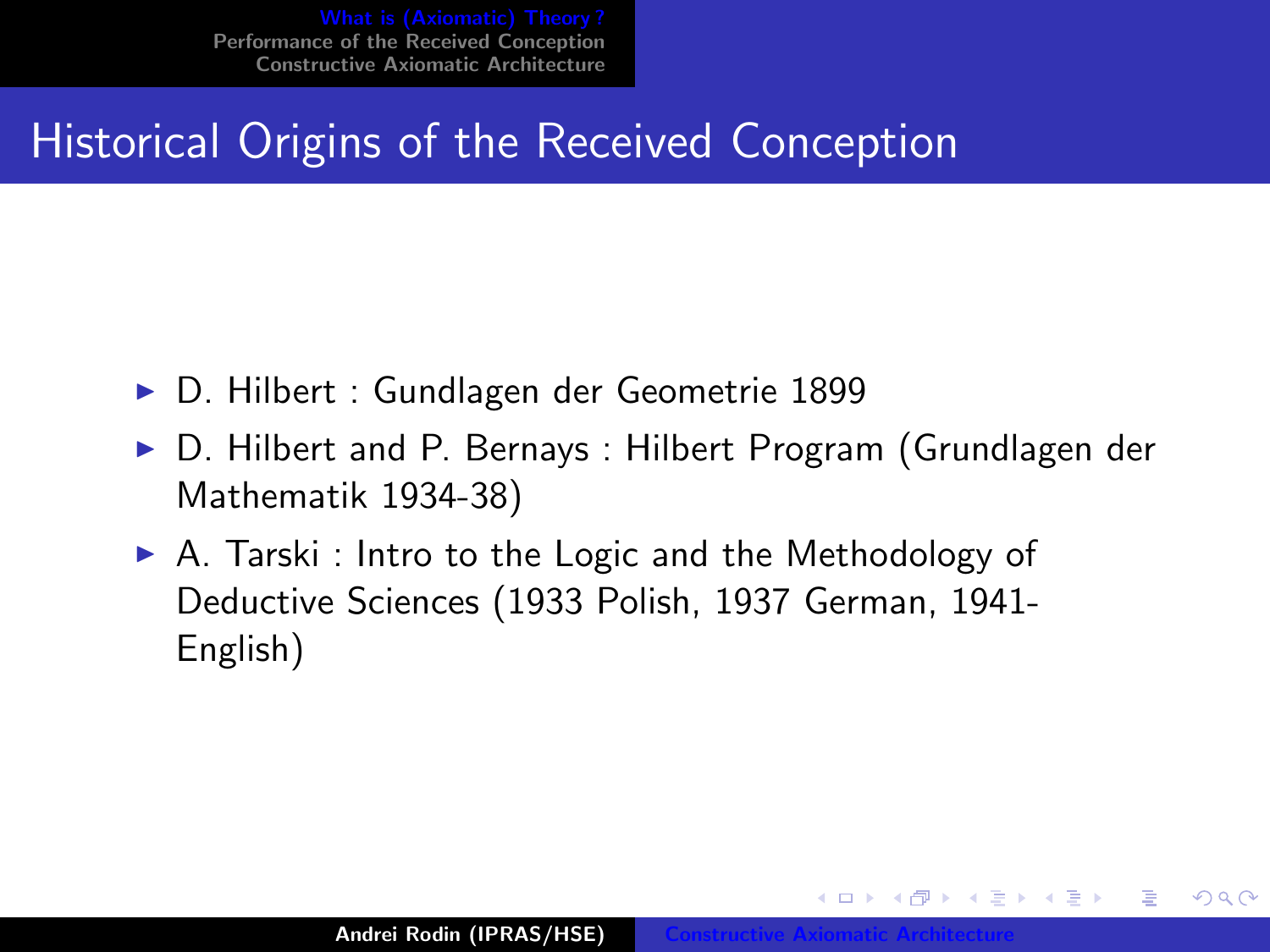#### <span id="page-9-0"></span>Meta-mathematical focus

Epistemic completeness : a theory is called epistemically complete when all its theorems are known or knowable.

Background : Ignoramibusstreit (the debate about unknowable) started back in 1872 by Emil du Bois-Reymond ;

- $\blacktriangleright$  Hilbert 1900, Paris : In der Mathematik gibt es kein Ignoramibus
- ▶ Hilbert 1930, Königsberg : Wir müssen wissen, wir werden wissen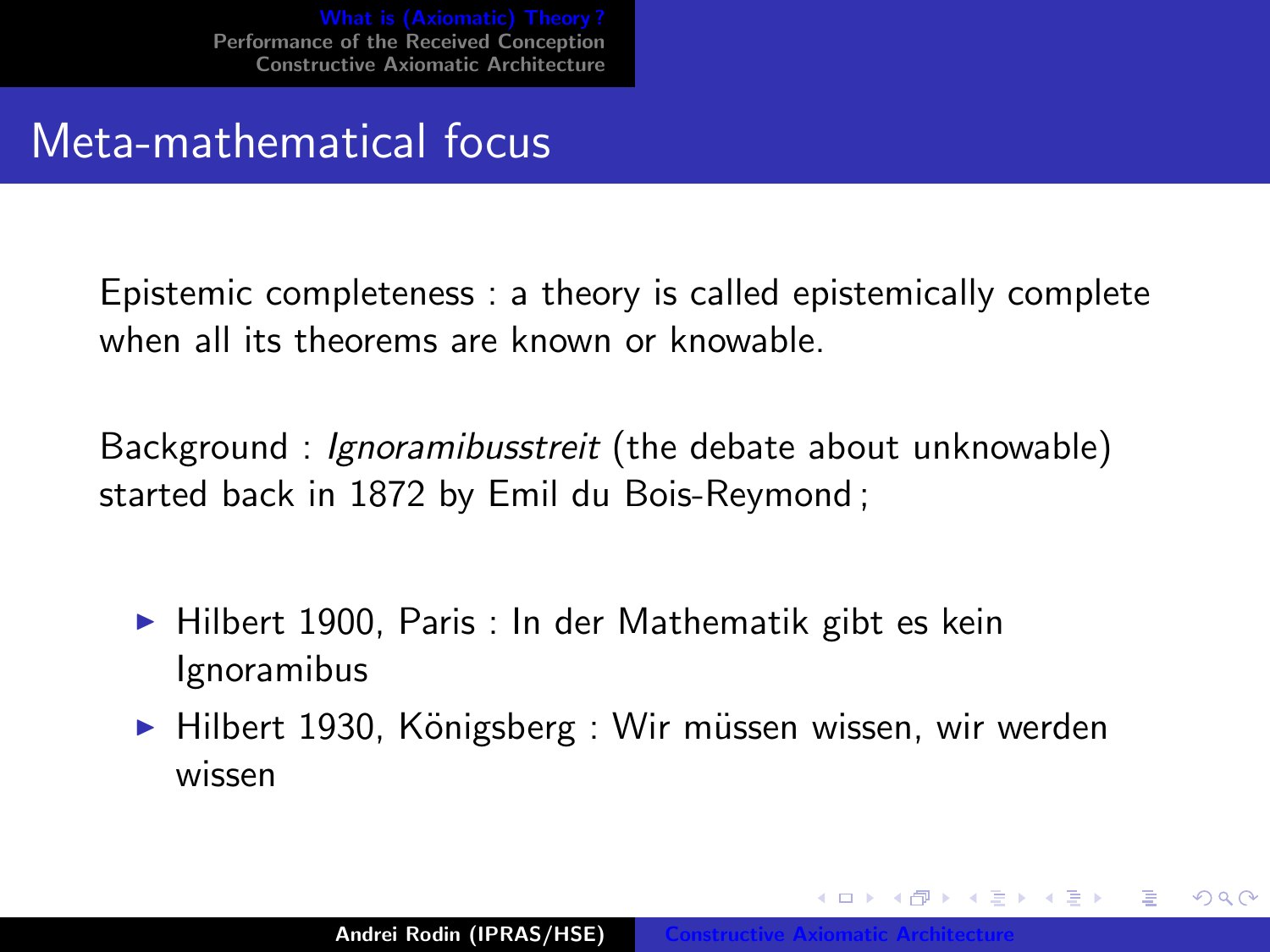<span id="page-10-0"></span>What is (Axiomatic) Theory?<br>Performance of the Received Concention [Performance of the Received Conception](#page-10-0) [Constructive Axiomatic Architecture](#page-16-0)

#### The original "syntactic" version : Mathematics

Axiomatic Set theory and Proof Theory (FOM) : a meta-mathematical study ;

No role in the representation and transmission of mathematical results. An impact of mathematical education (the informal version of Hilbert-style Axiomatic Method in the spirit of Grundlangen 1899). Recall of the meta-mathematical focus of Hilbert Program.

Andrei Rodin (IPRAS/HSE)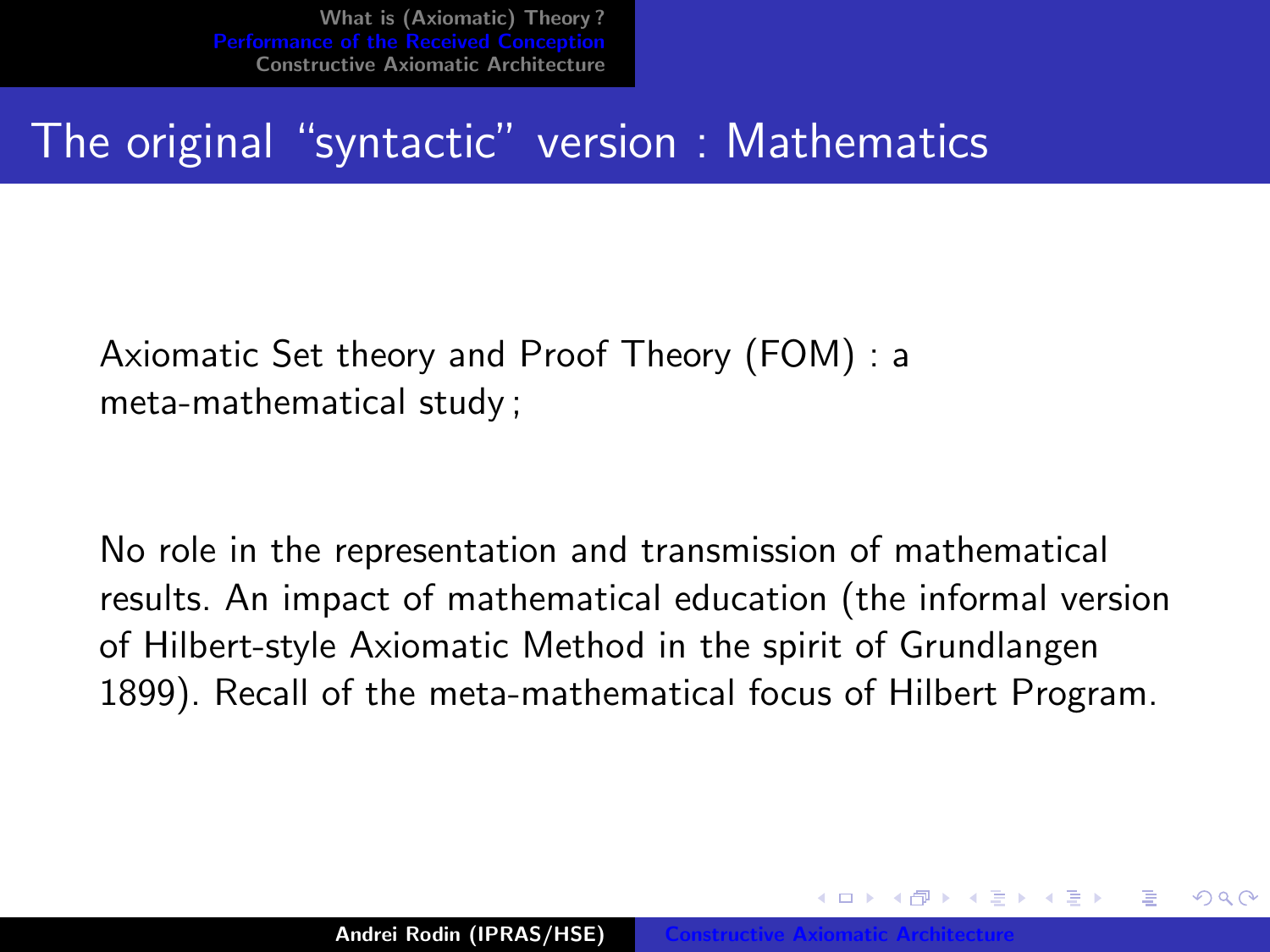[What is \(Axiomatic\) Theory ?](#page-1-0) [Constructive Axiomatic Architecture](#page-16-0)

## The original "syntactic" version : Science

Attempts in 1930-ies to apply AM in physical theories ( Mathematische Grundlagen der Quantenmechanik 1932 by von Neumann)

and theoretical biology (Axiomatic Method in Biology 1937 by Woodger ) ;

later attempts have been marginal. A sever critic from the logical camp for a poor logical standard (Bunge 1967, 1972).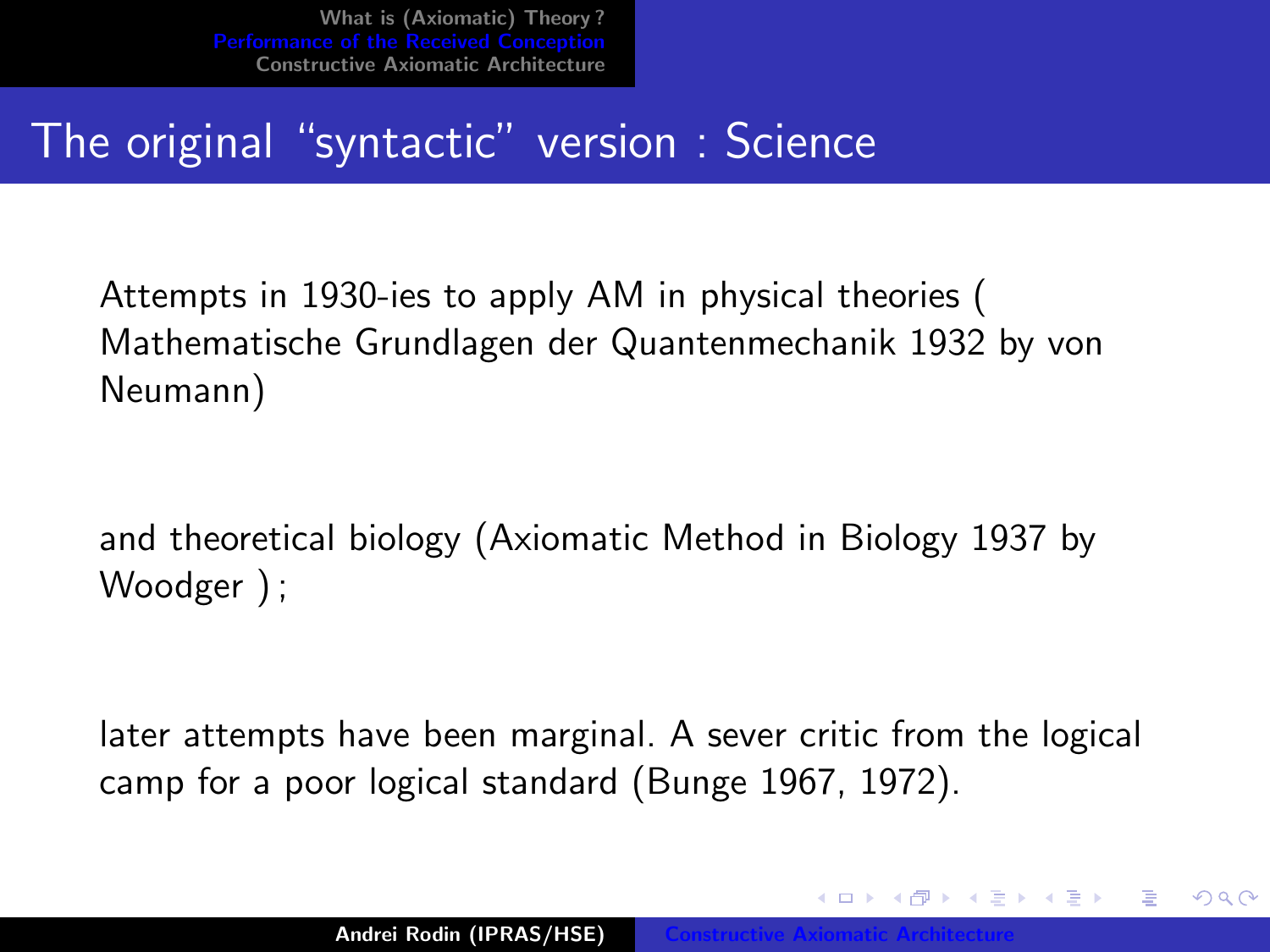What is (Axiomatic) Theory?<br>Performance of the Received Concention [Performance of the Received Conception](#page-10-0) [Constructive Axiomatic Architecture](#page-16-0)

### The Semantic Upgrade : Mathematics

Bourbaki (1938 - ) :

Lagrange theorem is not a logical consequence of axioms of Set theory !

A syntactic upgrade : Semantic signatures.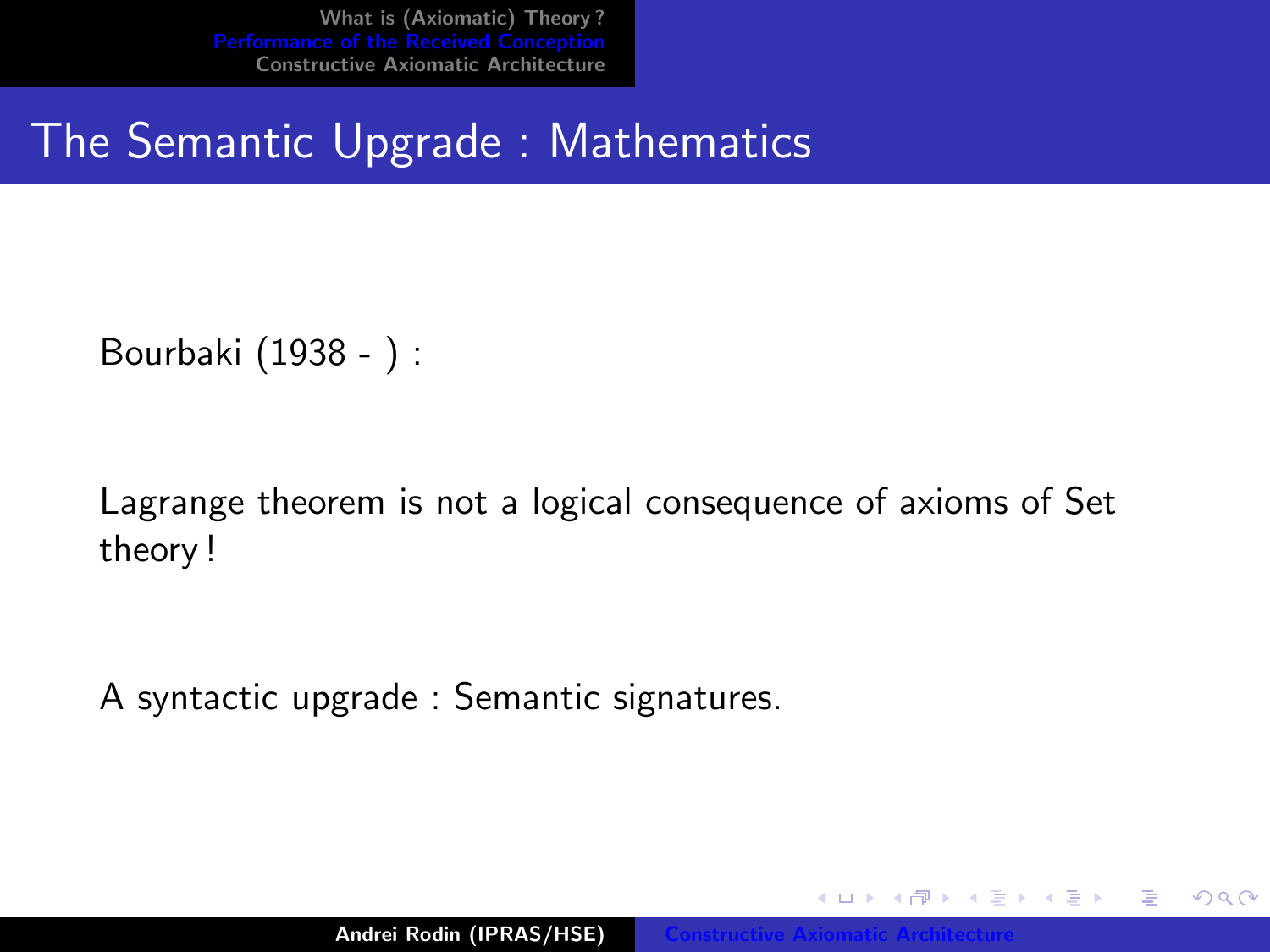<span id="page-13-0"></span>What is (Axiomatic) Theory?<br>Performance of the Received Conception [Performance of the Received Conception](#page-10-0) [Constructive Axiomatic Architecture](#page-16-0)

## The Semantic Upgrade : Science

The "semantic view" aka "non-statement view" of scientific theories : Patrick Suppes and et. al. (including German Structuralism of Stegmüller and Balzer) since 1953.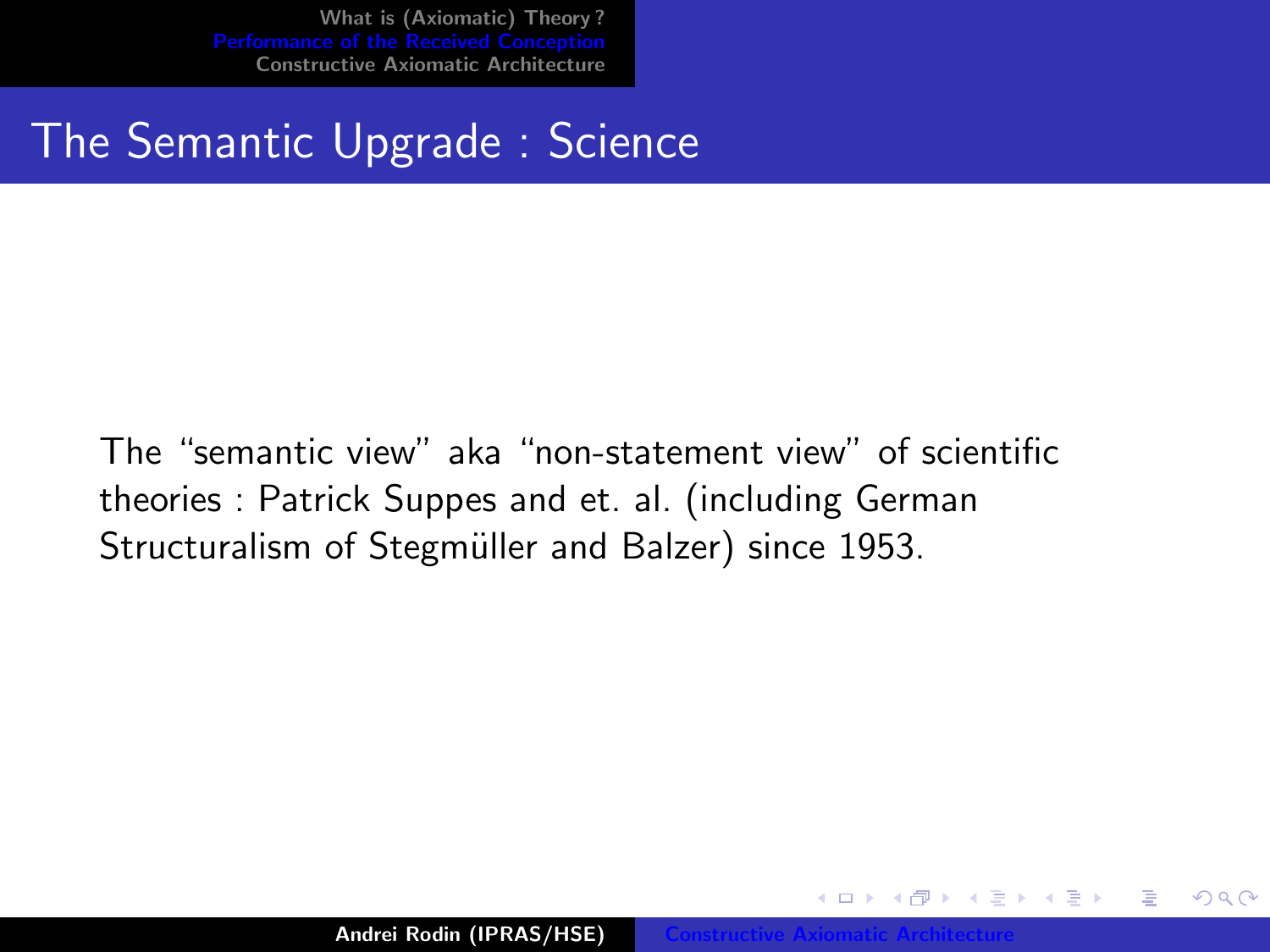<span id="page-14-0"></span>What is (Axiomatic) Theory?<br>Performance of the Received Concention [Performance of the Received Conception](#page-10-0) [Constructive Axiomatic Architecture](#page-16-0)

## Practical Impact of the Semantic Upgrade

Mathematics : a better but still very controversial performance of the Bourbaki-style approach in mathematics. The "New Math" in the whole saga of Bourbaki-inspired reforms of the elementary mathematical education across the globe.

Natural Sciences : Only in the Philosophy of Science (where Suppes-style reconstructions of scientific theories are used in a logical analysis of science made for philosophical (rather than scientific) purposes.

Computer Science : Formal Ontology and Knowledge Representation (called by this name by a co[nce](#page-13-0)[pt](#page-15-0)[u](#page-13-0)[al](#page-14-0)[mi](#page-9-0)[s](#page-10-0)[t](#page-15-0)[a](#page-16-0)[ke](#page-9-0)[\)](#page-10-0)

 $\Omega$   $\curvearrowright$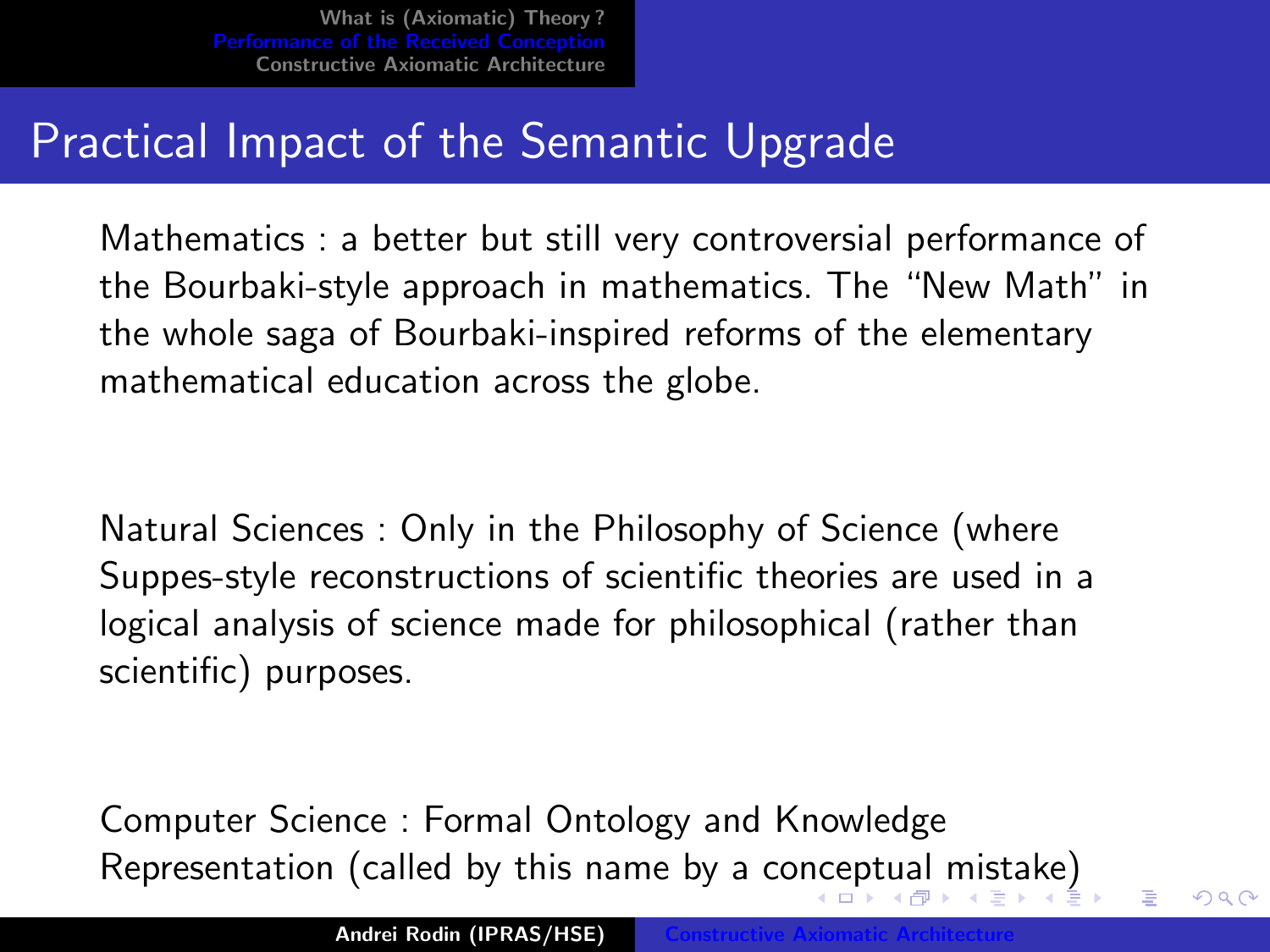## <span id="page-15-0"></span>The Upshot on the Performance of the Received AM

Meta-theoretical tasks are performed but representational tasks are not.

Representational tasks are more basic : unless a formal system represents a mathematical or scientific theory adequately its meta-theoretical properties are irrelevant or very weakly relevant.

The semantic upgrade does not essentially improve the situation.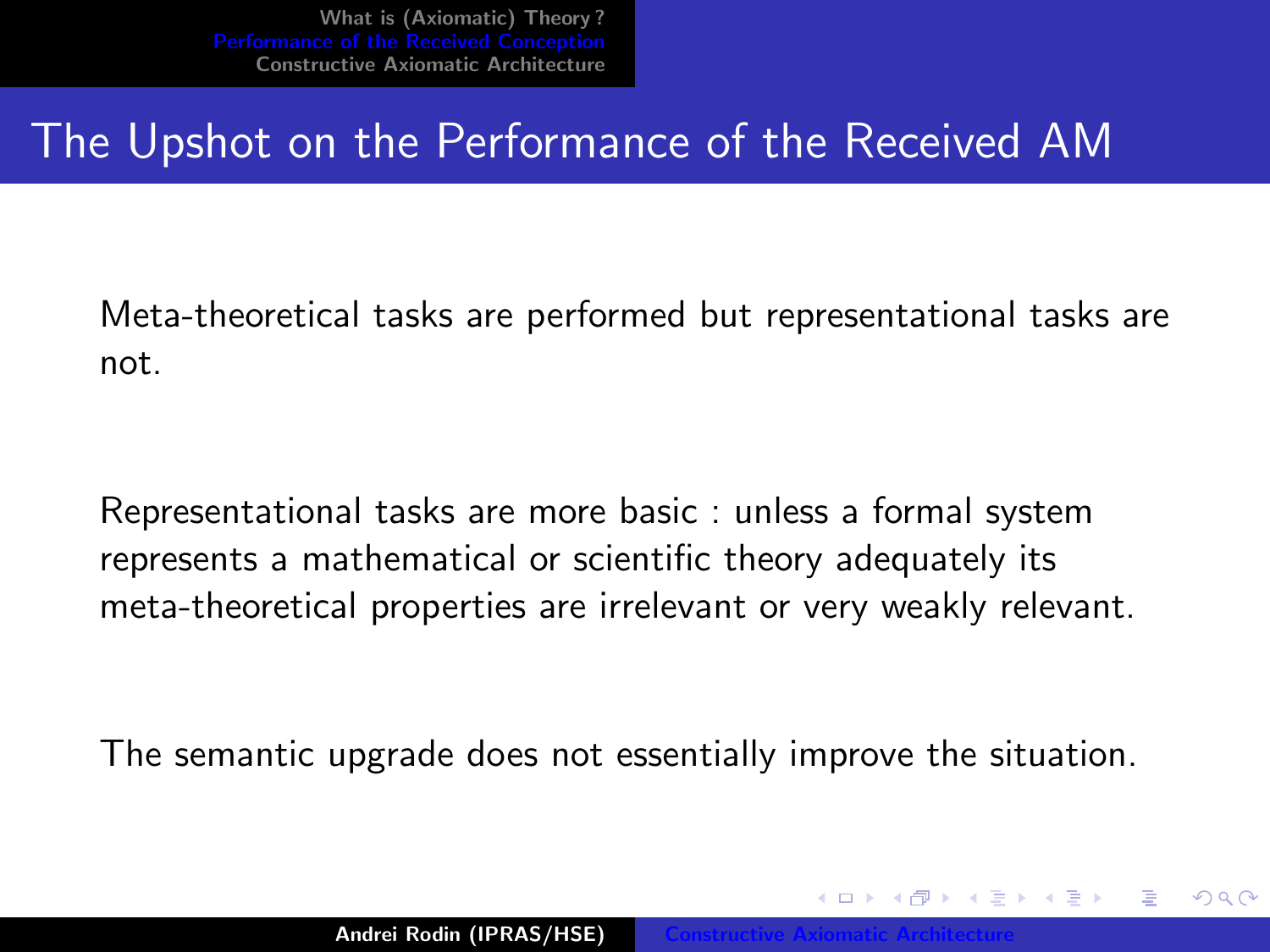### <span id="page-16-0"></span>What is wrong with the Received Conception ?

The very notion of theory as a set of statements related by the logical consequence relation. The "non-statement" nature of scientific theories needs to be made more precise and explicit also in a positive way. What is a theory if not a set of statement ?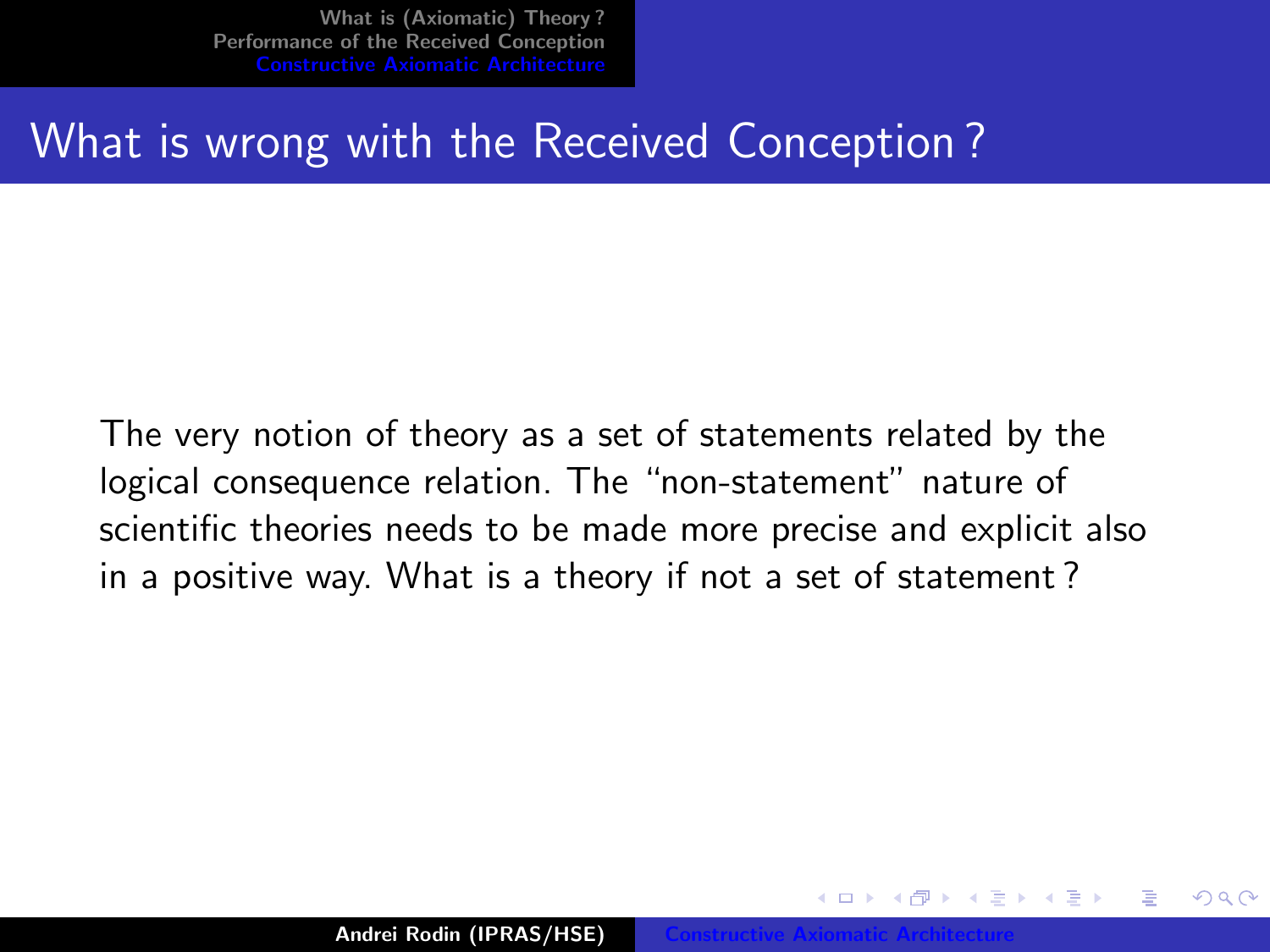## **Motivations**

- $\triangleright$  Euclid 'Elements'. The role of geometrical constructions in proofs. Euclid's 'Postulates' which are rules with a non-logical semantics, which regulate geometrical constructions "by the ruler and compass" ;
- $\blacktriangleright$  Hilbert and Bernays's 1934 remarks, in which the authors point to limits of their standard "existential" axiomatic method and discuss the possibility of a more general axiomatic approach ;
- $\triangleright$  Cassirer's emphasis of the epistemic role of objecthood in the foundations of mathematics (teaser)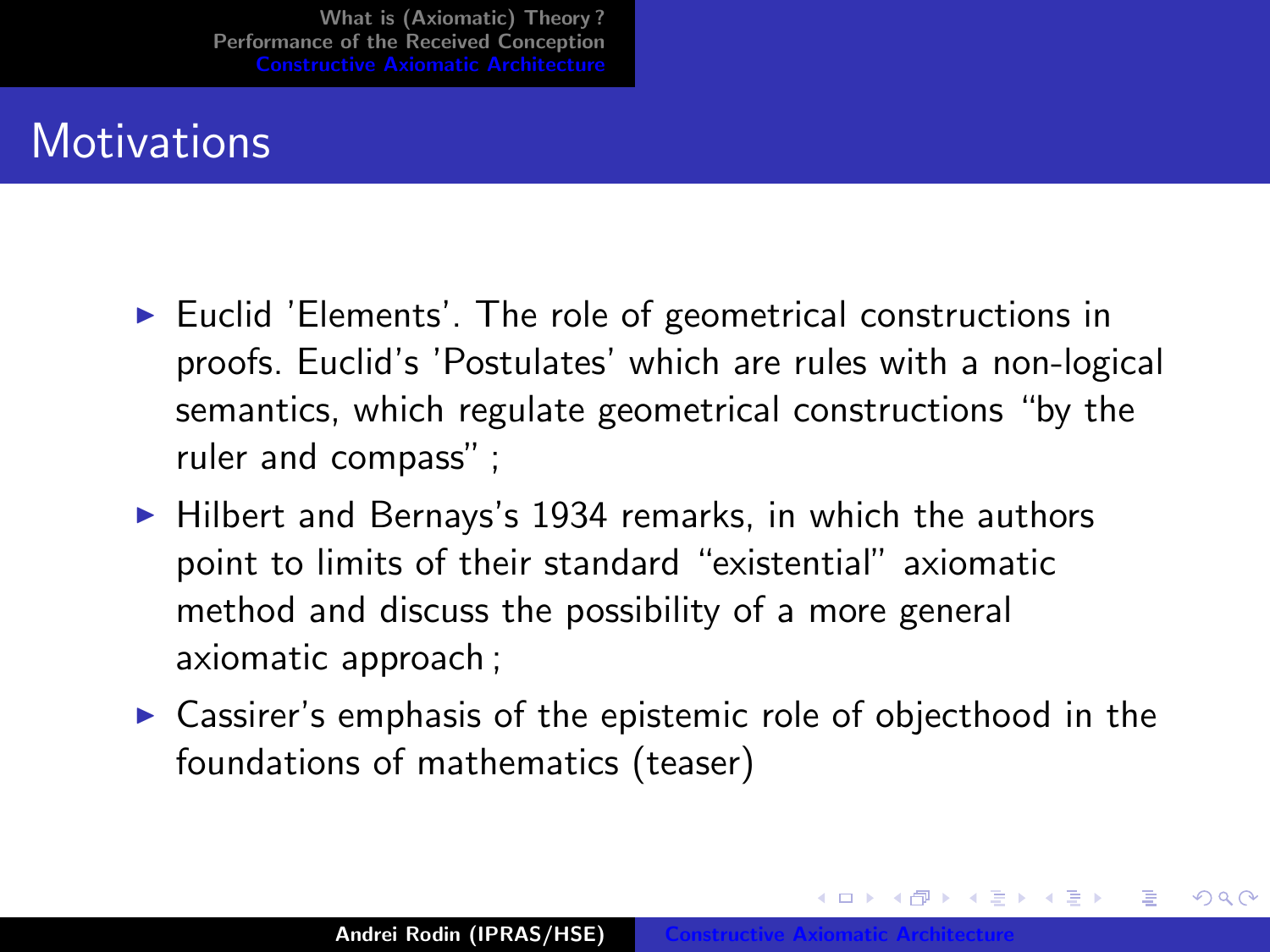## Motivations (contd)

- $\triangleright$  The formal Calculus of Problems proposed in 1932 by Andrey Nikolayevitch Kolmogorov ;
- $\blacktriangleright$  Ideas of Vladimir Alexandrovitch Smirnov concerning the possibility of using the "genetic method" for building scientific theories, which this author developed beginning in the early 1960s
- $\triangleright$  The Univalent Foundations of mathematics by Vladimir Voevodsky, which involve a non-standard Gentzen-style formal architecture, that effectively combines logical inferences with geometrical (to wit homotopical) constructions (the tope one).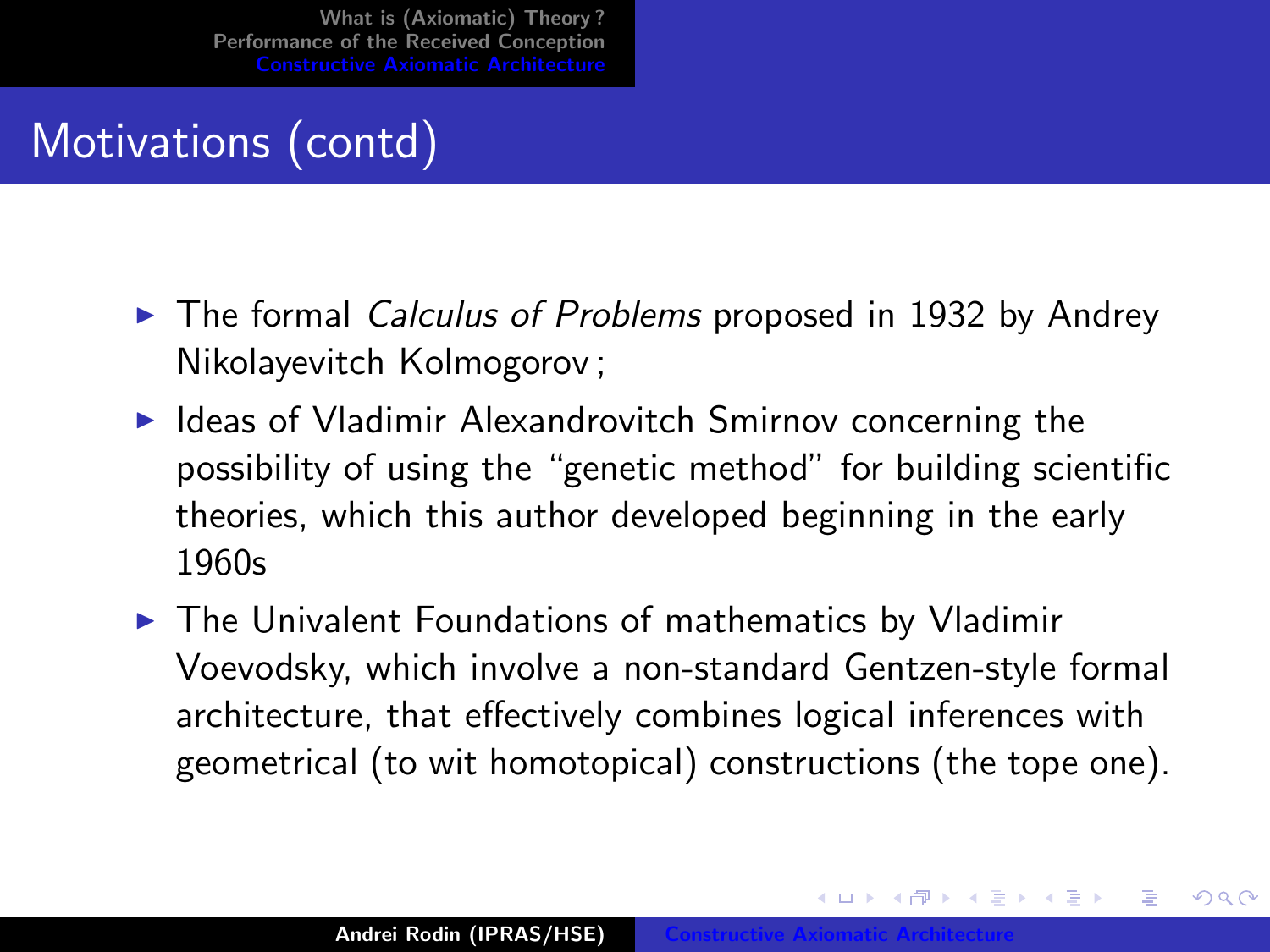### More Theoretical Background : Two Axiomatic styles

 $\blacktriangleright$  Hilbert-style : many axioms and few rules (usually just one or two : modus ponens and substitution)

 $4.17 \times$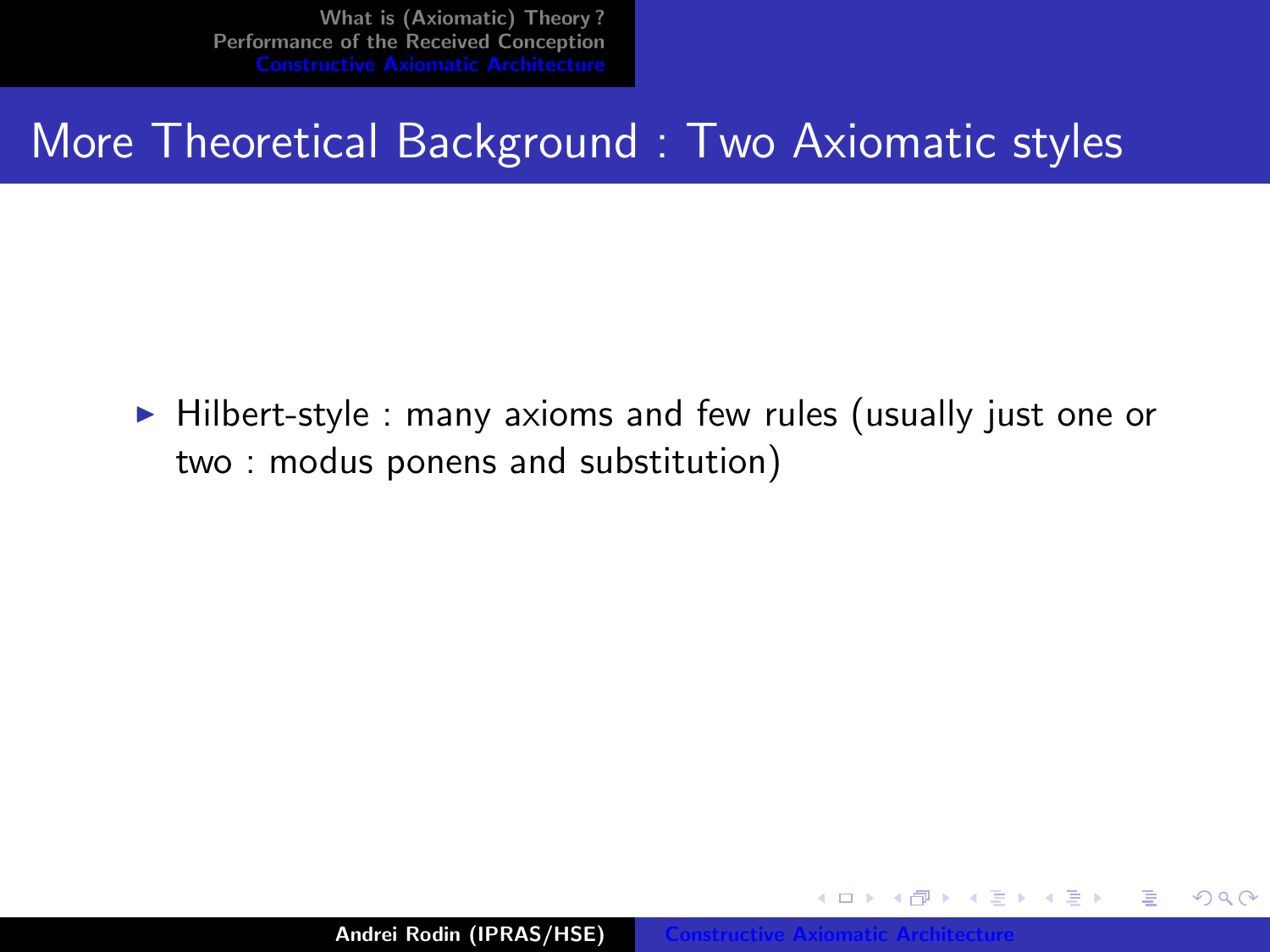### More Theoretical Background : Two Axiomatic styles

- $\blacktriangleright$  Hilbert-style : many axioms and few rules (usually just one or two : modus ponens and substitution)
- Gentzen-style : many rules and no axioms : ex. Natural Deduction, Euclid's geometry (perhaps not pure), HoTT (plus Univalence Axiom), Cubical Type Theory (pure).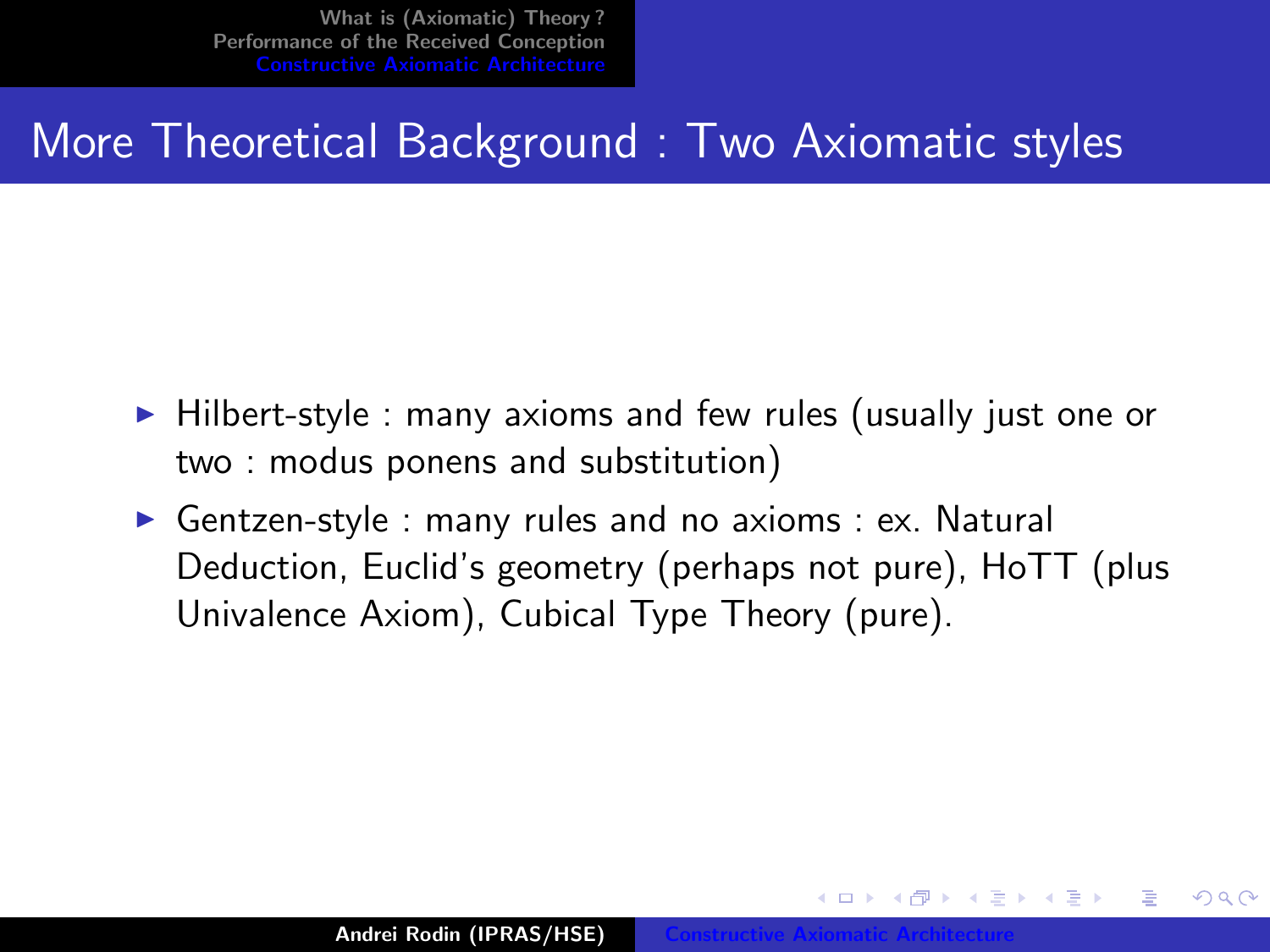#### Remarks

 $\triangleright$  While axioms can be dispensed with rules can not

Andrei Rodin (IPRAS/HSE)

すロト す部 トす 君 ト す 君 ト

重

 $299$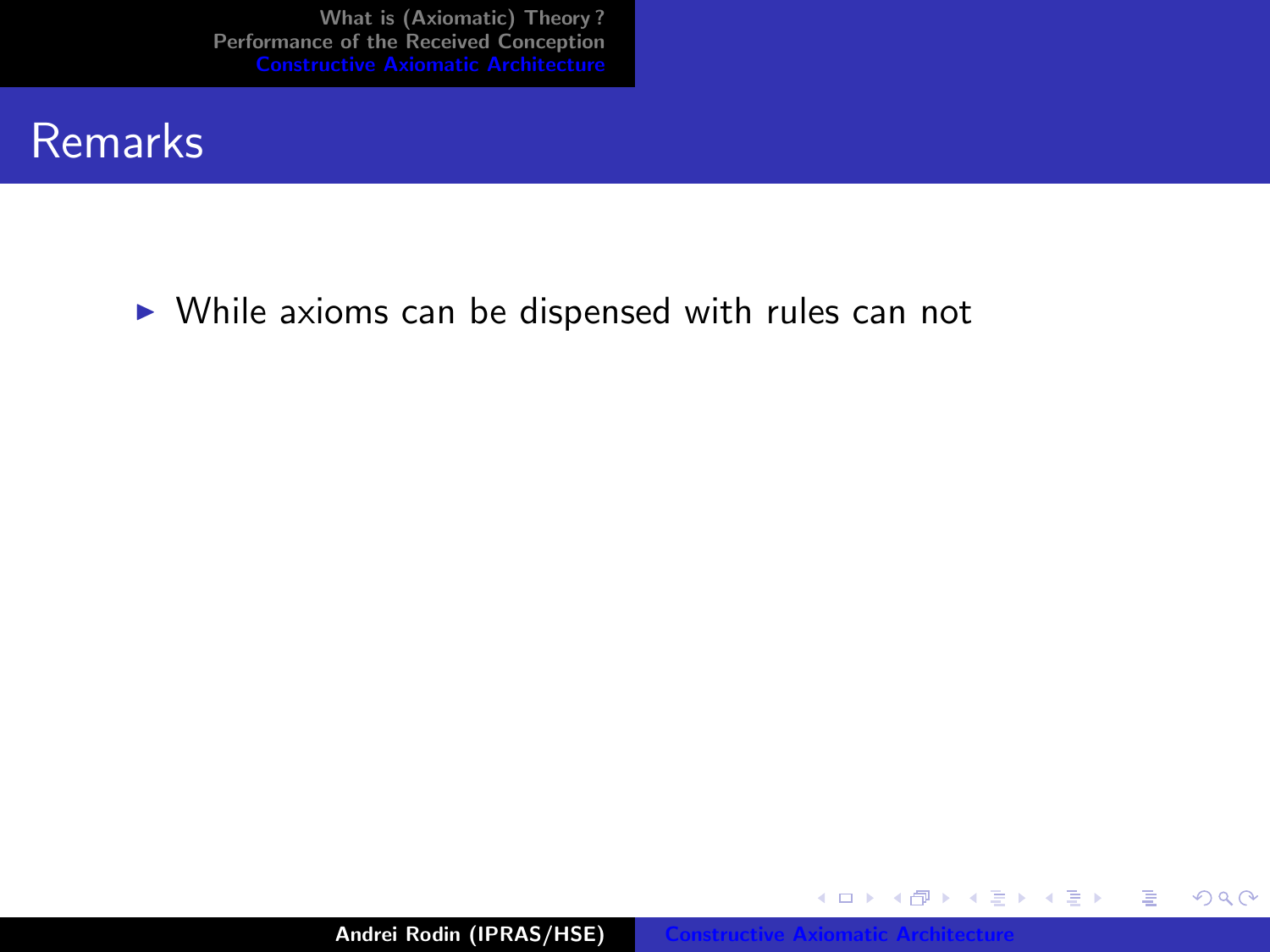#### **Remarks**

- $\triangleright$  While axioms can be dispensed with rules can not
- $\triangleright$  (terminological) Following Aristotle I call rules axioms realising risks of confusion.

( □ ) ( <sub>□</sub> )

 $2Q$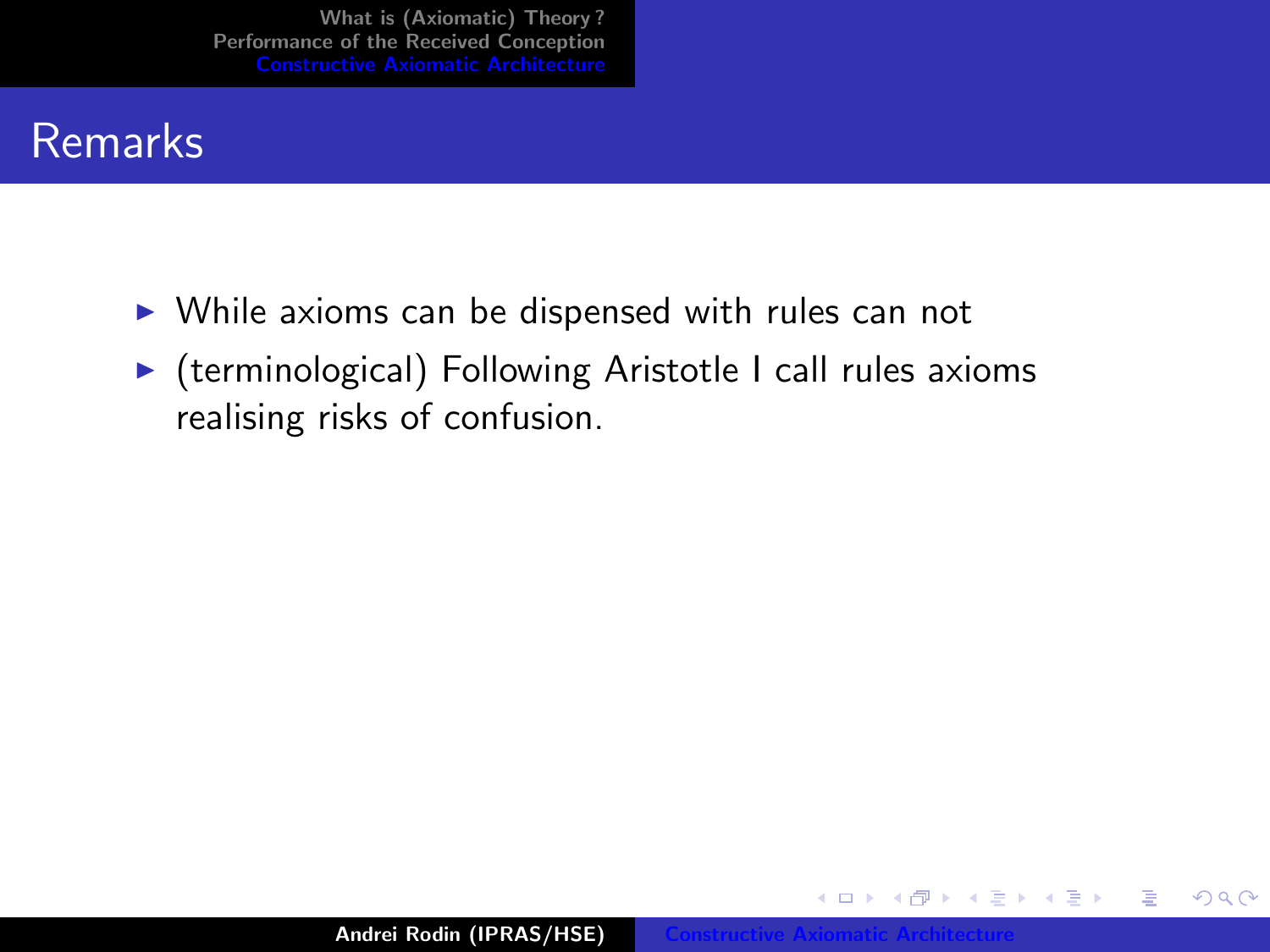#### Remarks

- $\triangleright$  While axioms can be dispensed with rules can not
- $\triangleright$  (terminological) Following Aristotle I call rules axioms realising risks of confusion.
- $\triangleright$  Gentzen-style formal systems are more apt to computational implementations than the Hilbert-style system.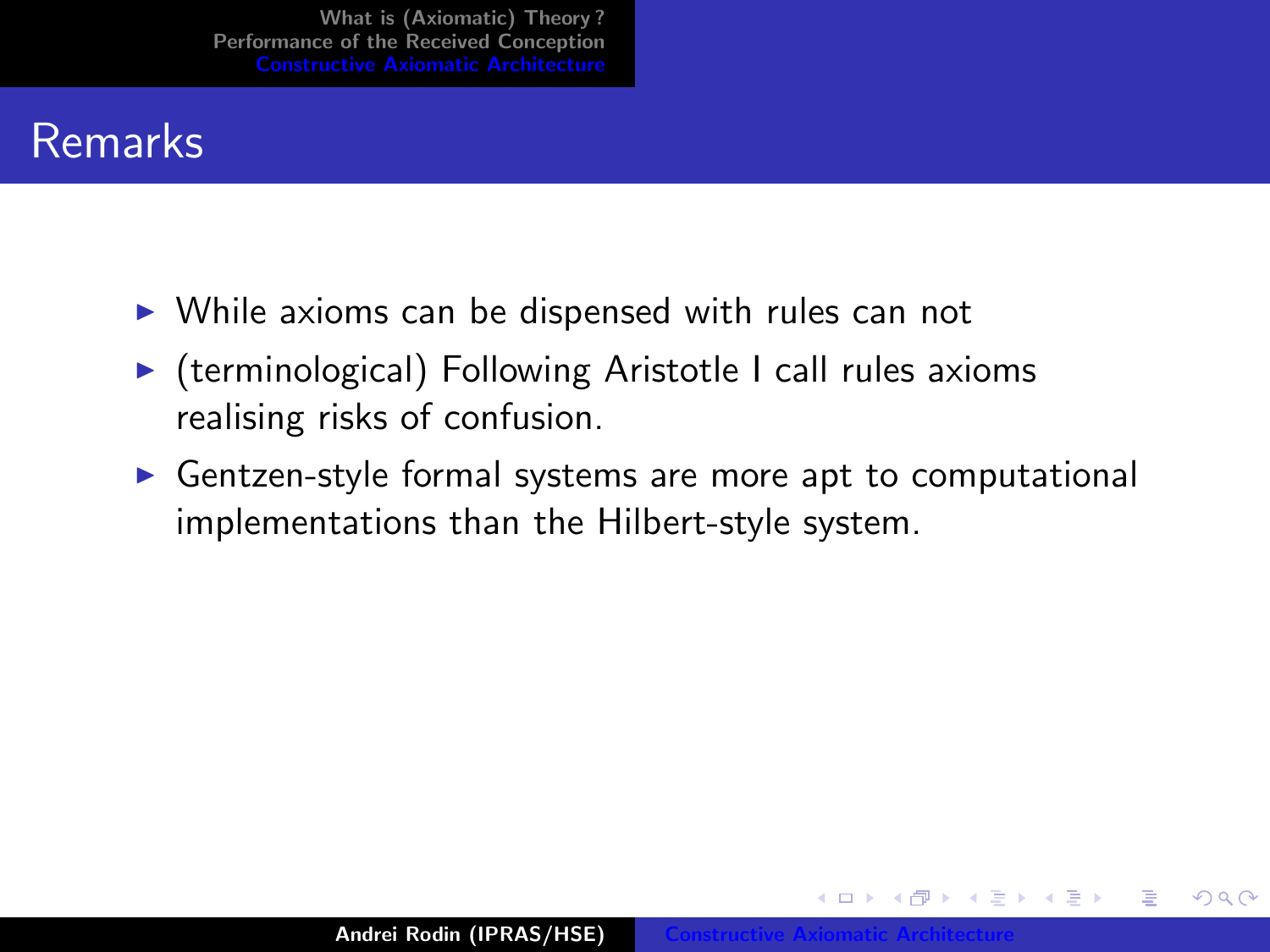### Remarks

- $\triangleright$  While axioms can be dispensed with rules can not
- $\triangleright$  (terminological) Following Aristotle I call rules axioms realising risks of confusion.
- $\triangleright$  Gentzen-style formal systems are more apt to computational implementations than the Hilbert-style system.
- $\triangleright$  A general theory of relationships between Hilbert- and Gentzen-style systems waits to be developed. The Deduction Theorem (proved for a number of logical calculi) is a relevant piece of knowledge but it doesn't give answers to all relevant questions.

1 @ ▶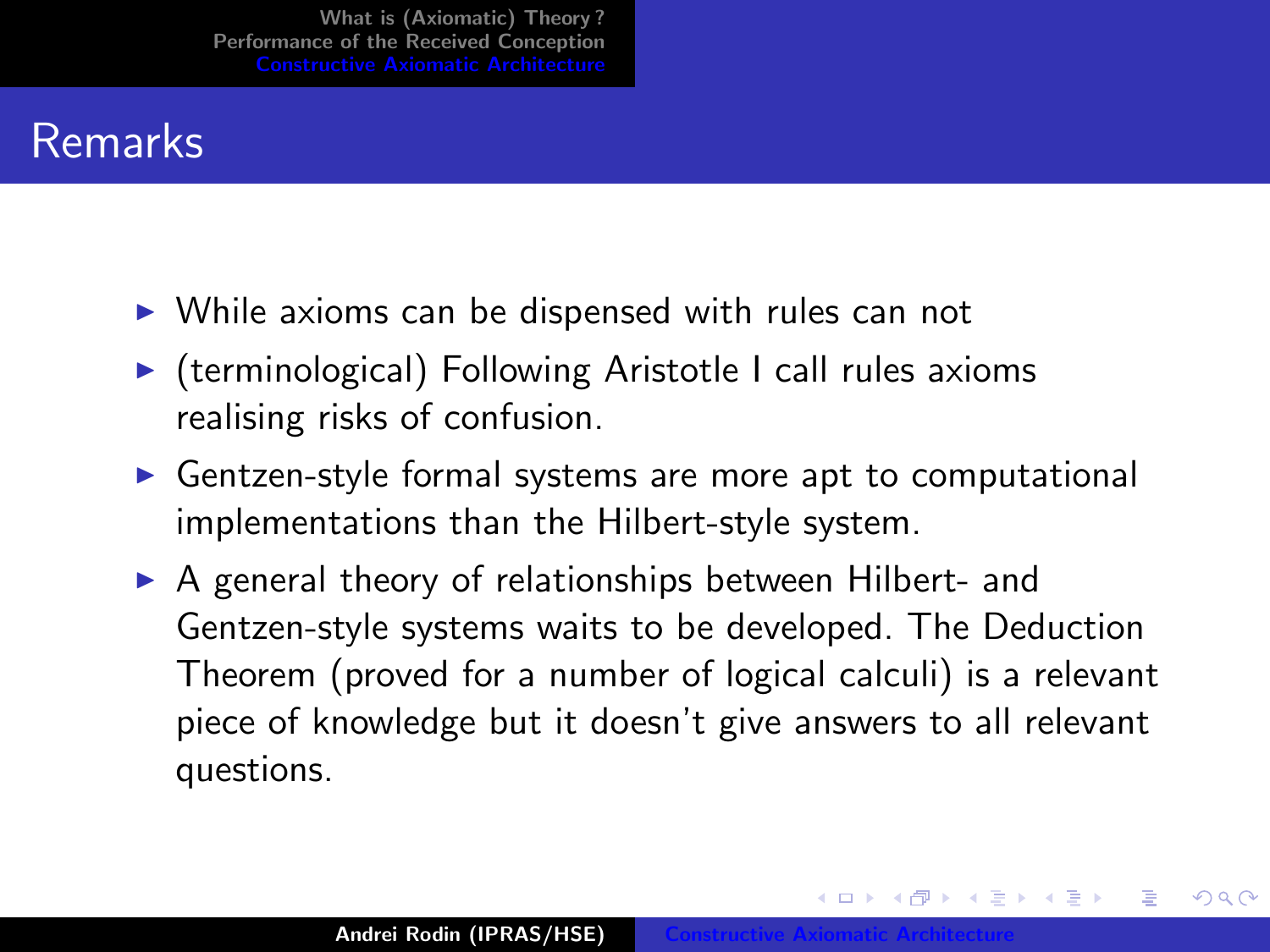# What is aTheory ? (a new answer)

By a theory I understand a fragment of theoretical knowledge construed and represented as a system of theoretical objects supplied with *rules* for (human) manipulations with these objects.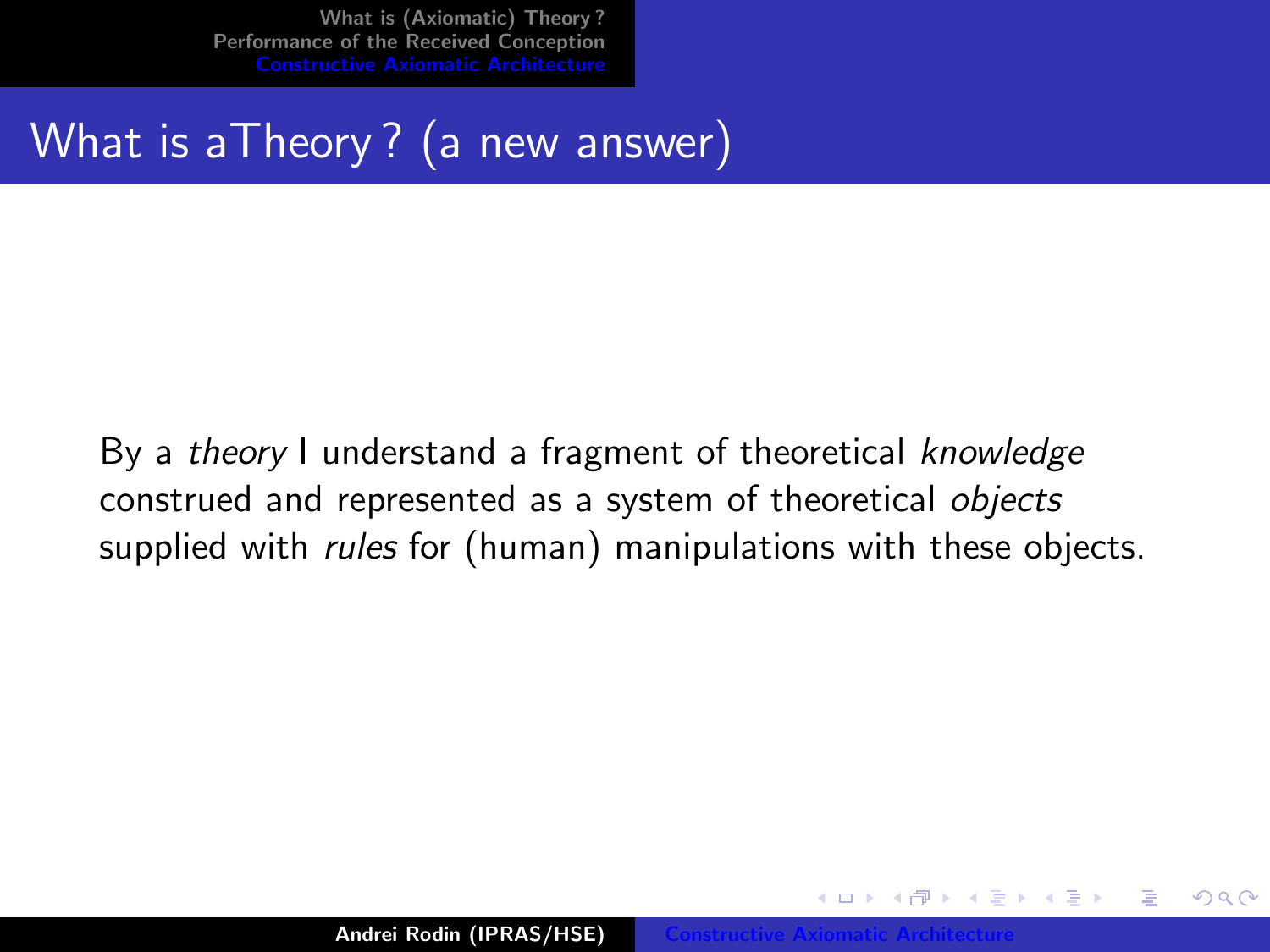## What is aTheory? (a new answer)

By an *axiomatic theory* I understand a theory represented with a small number of distinguished elementary objects and elementary rules, which allow one to generate new objects from given objects and formulate new rules on the basis of given rules. On the syntactic level this procedure is referred to as *derivation* : I don't assume that its intended semantics is logical.

In special semantic contexts, such derivations can be called deductions, productions, constructions, and by other names. We use the term "object" here in the most neutral and general sense, which covers not only things like points, spaces, physical particles and living organisms, but also things like symbols, formulas, propositions and judgements

イロト イ団ト イラト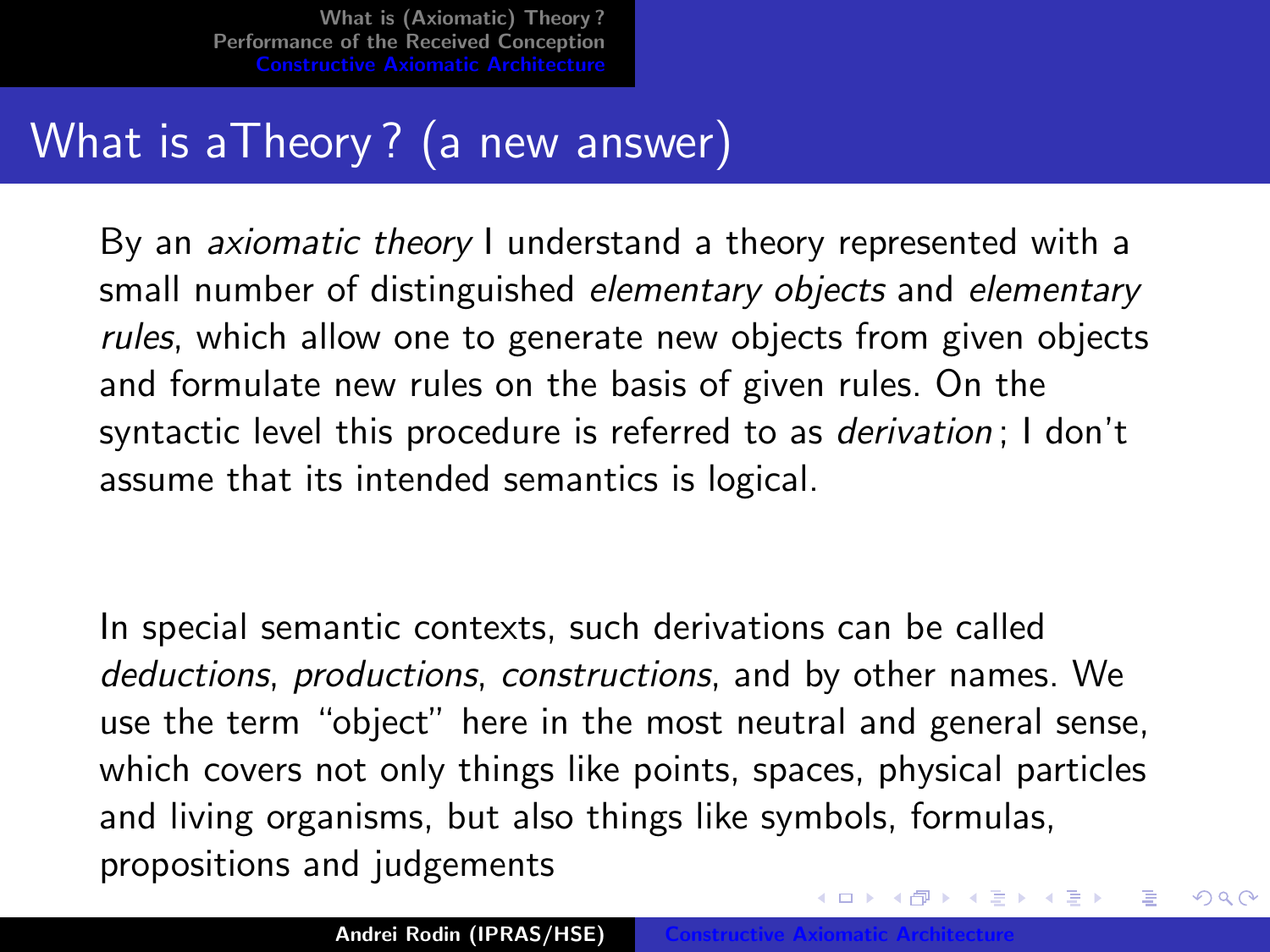[What is \(Axiomatic\) Theory ?](#page-1-0) [Performance of the Received Conception](#page-10-0) [Constructive Axiomatic Architecture](#page-16-0)

#### Objects and Rules

| theory       | elementary objects             | elementary rules          |
|--------------|--------------------------------|---------------------------|
| Euclid       | points and equalities          | Postulates and Axioms     |
| Hilbert 1899 | geometrical axioms             | unspecified logical rules |
| Hilbert 1934 | geometrical and logical axioms | modus ponens and subs     |
| <b>MLTT</b>  | atomic and base types          | MLTT rules                |
| HoTT/UF      | point, nat. numbers, UA        | MLTT rules                |
| CTT/UF       | point, nat. numbers            | CTT rules                 |

Andrei Rodin (IPRAS/HSE)

K ロ ▶ K 個 ▶ K 君 ▶ K 君 ▶ ...

È

 $299$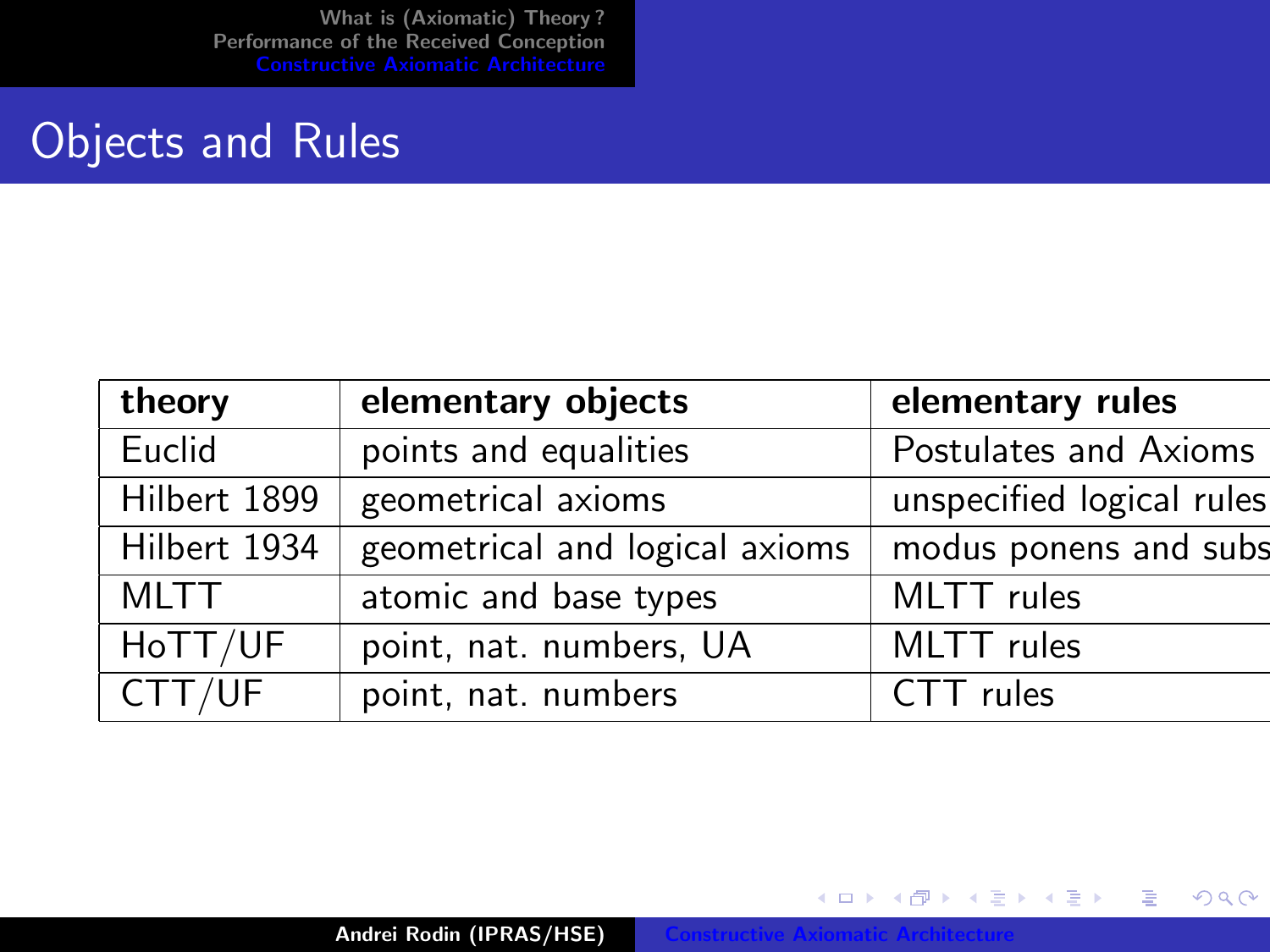# How propositional and non-propositional theoretic elements relate to each other ?

General answer : The latter serve as evidences (aka witnesses, proofs) for the former.

Commentary : It is not sufficient to rely on intuition and a good luck for finding an appropriate model for a given theory. It is not sufficient to rely on known models and build theories that describe (satisfy) these models. Models need to be built along with theories according to certain formal rules. The choice of such rules is a new and so far very little explored dimension of the "axiomatic freedom" (Hilbert-Detlefsen).

∽≏ເ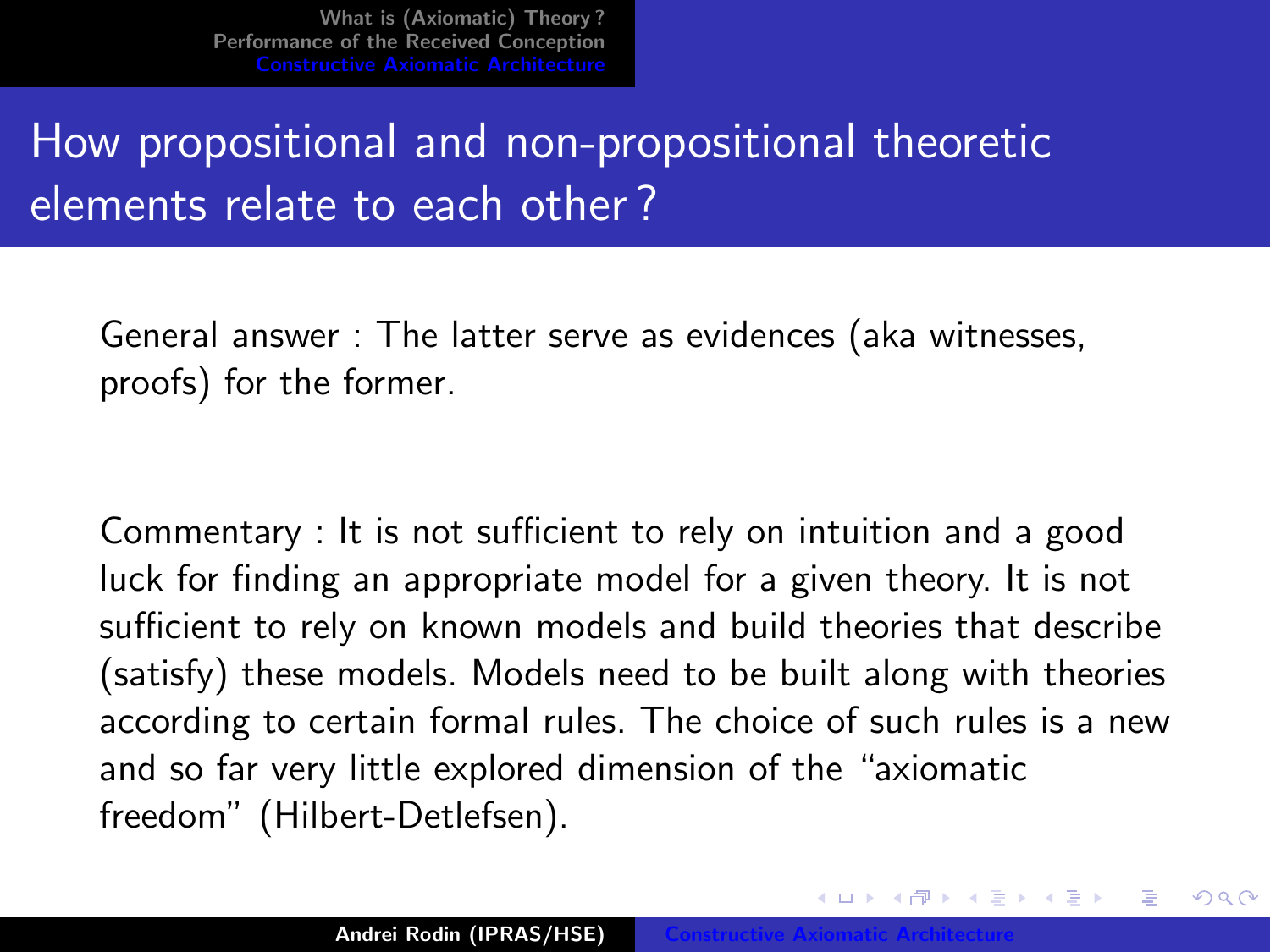Constructive view of theories : experiments

## $T \xrightarrow{m} M_T \xrightarrow{t} M_{TE} \xrightarrow{e} M_E$

where the first arrow represents modelling, the second represents the design of a thought-experiment, and the third represents the experimental design. As the above diagram suggests, the language of  $T$  remains in this case interpretable in experiments designed for testing this theory.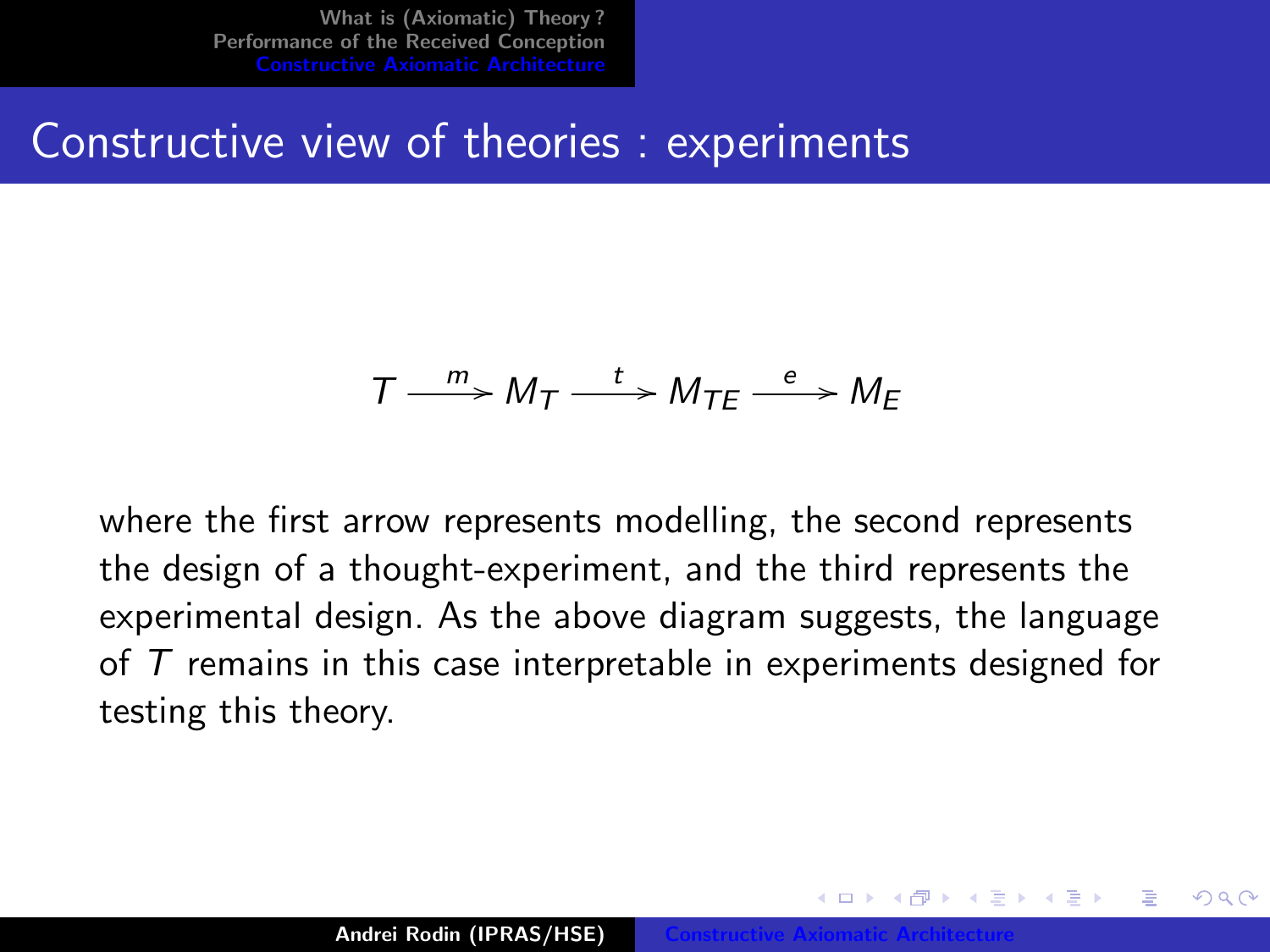## Scientific Methods

Methods are central in mathematics and science (recall of Descartes). Scientific methods do not reduce to heuristics. Scientific methods play an essential role in justification of scientific theories. This does not limit to logical methods : think of geometrical constructions in Euclid and about physical experiments that justify theories in this discipline.

Logical methods apply in science only along with extra-logical methods such as methods of performing physical experiments. Extra-logical methods are proper elements of their corresponding theories.

∽≏ເ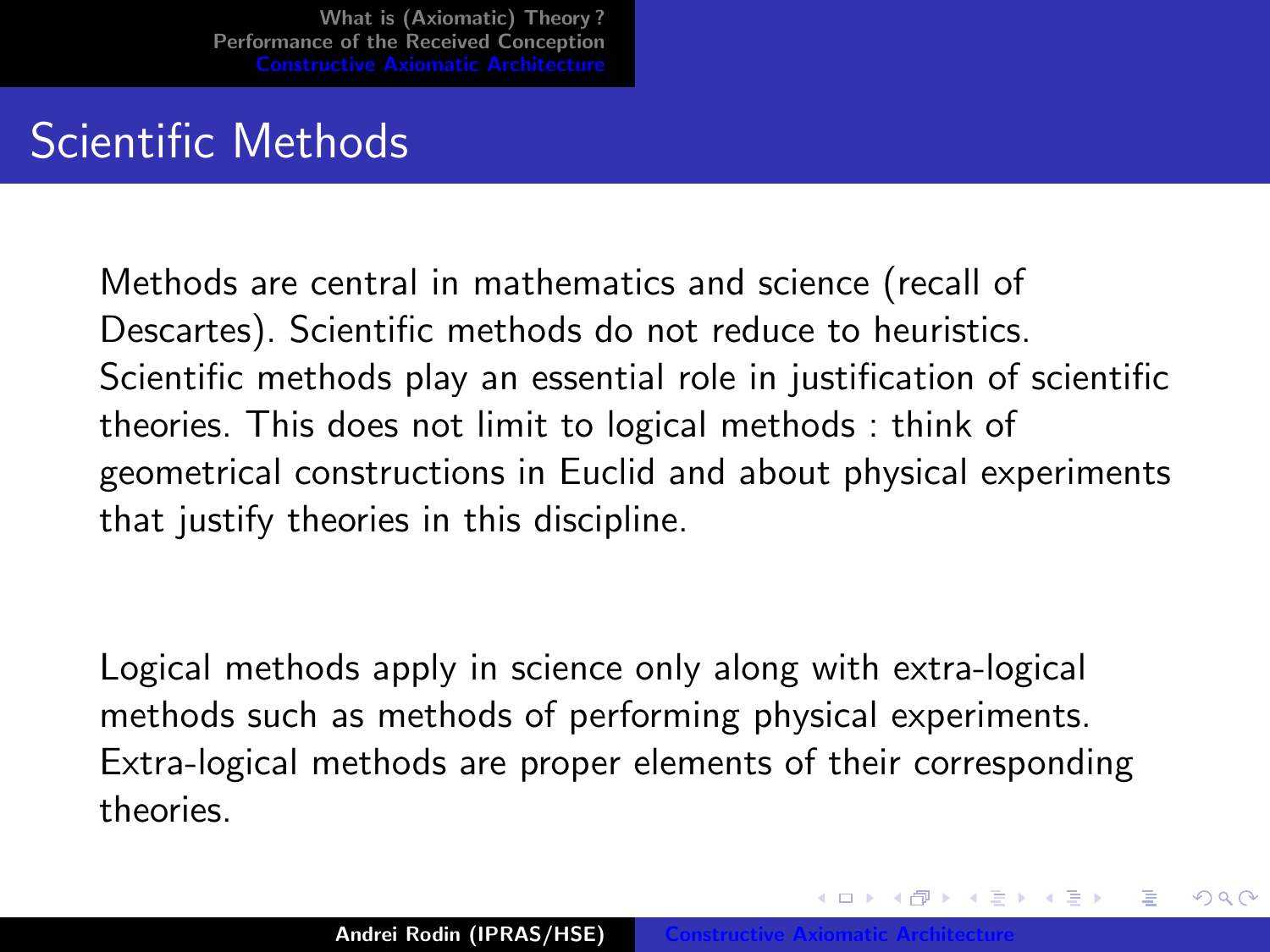## Scientific Methods (contd)

The recieved Hilbert-style axiomatic approach in the representation of scientific theories leaves extra-logical methods aside the theory proper to the "context of discovery" of this theory. This is a serious epistemological mistake. This mistake is not fixed with the semantic upgrade of Hilbert's method (see above).

We fix this mistake with new formal means and give extra-logical scientific methods a place in the "context of justification" of corresponding theories.

∽≏ເ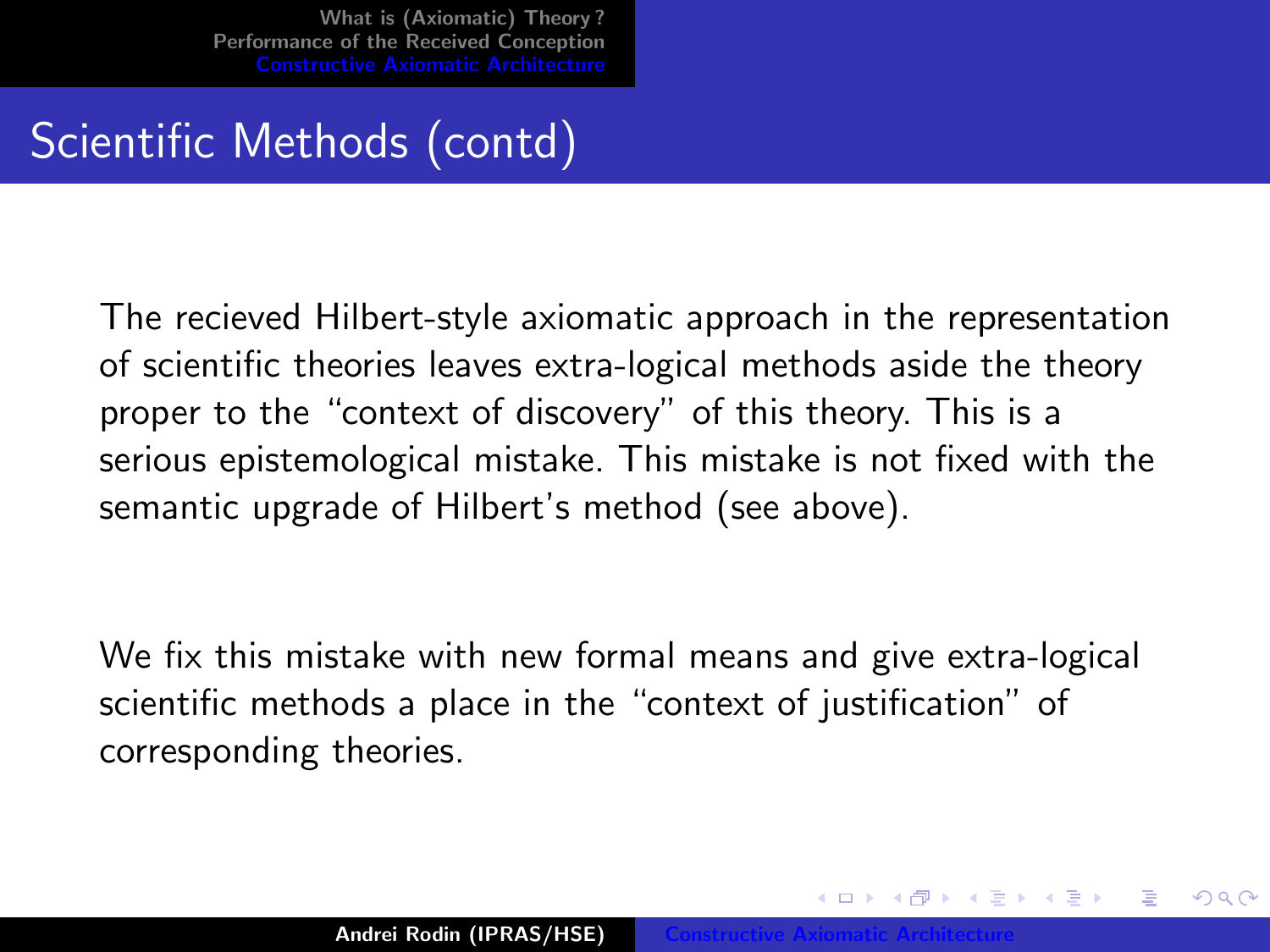## Formal Representation of Scientific Methods

Syntactically scientific methods are representable with Gentzen-style (rule-based) formal calculi. HoTT/UF provides a convenient semantical framework where logical methods are integrated with the non-logical ones (i.e. methods of performing extra-logical mathematical constructions similar to Euclid's geometrical constructions.)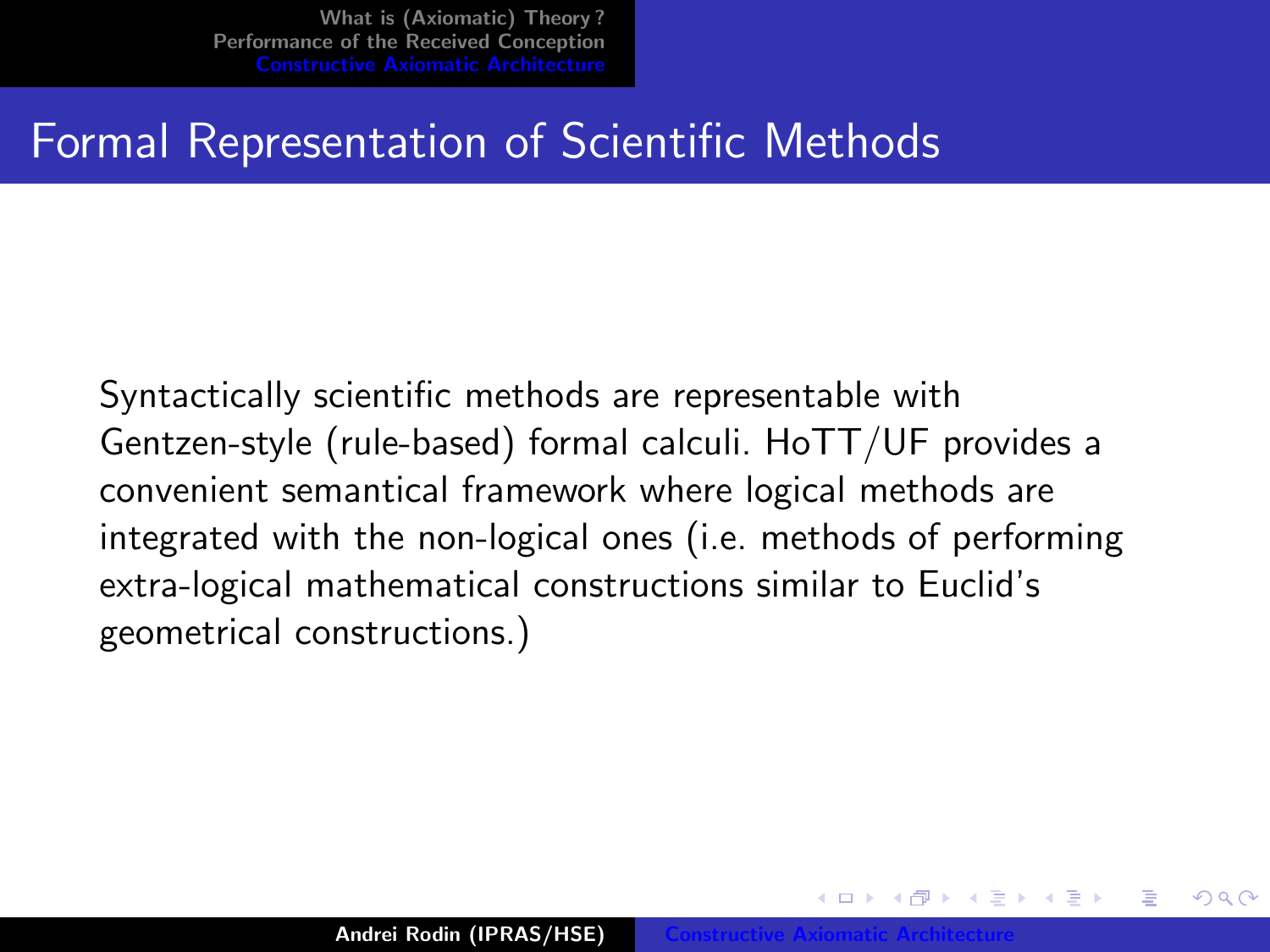#### Further research

Provide examples from Science where this approach works. Bridge Science and Logic rather than reserve for Logic a pure philosophical use (in Metaphysics, Analytic Philosophy, Neo-Scholastics, etc)